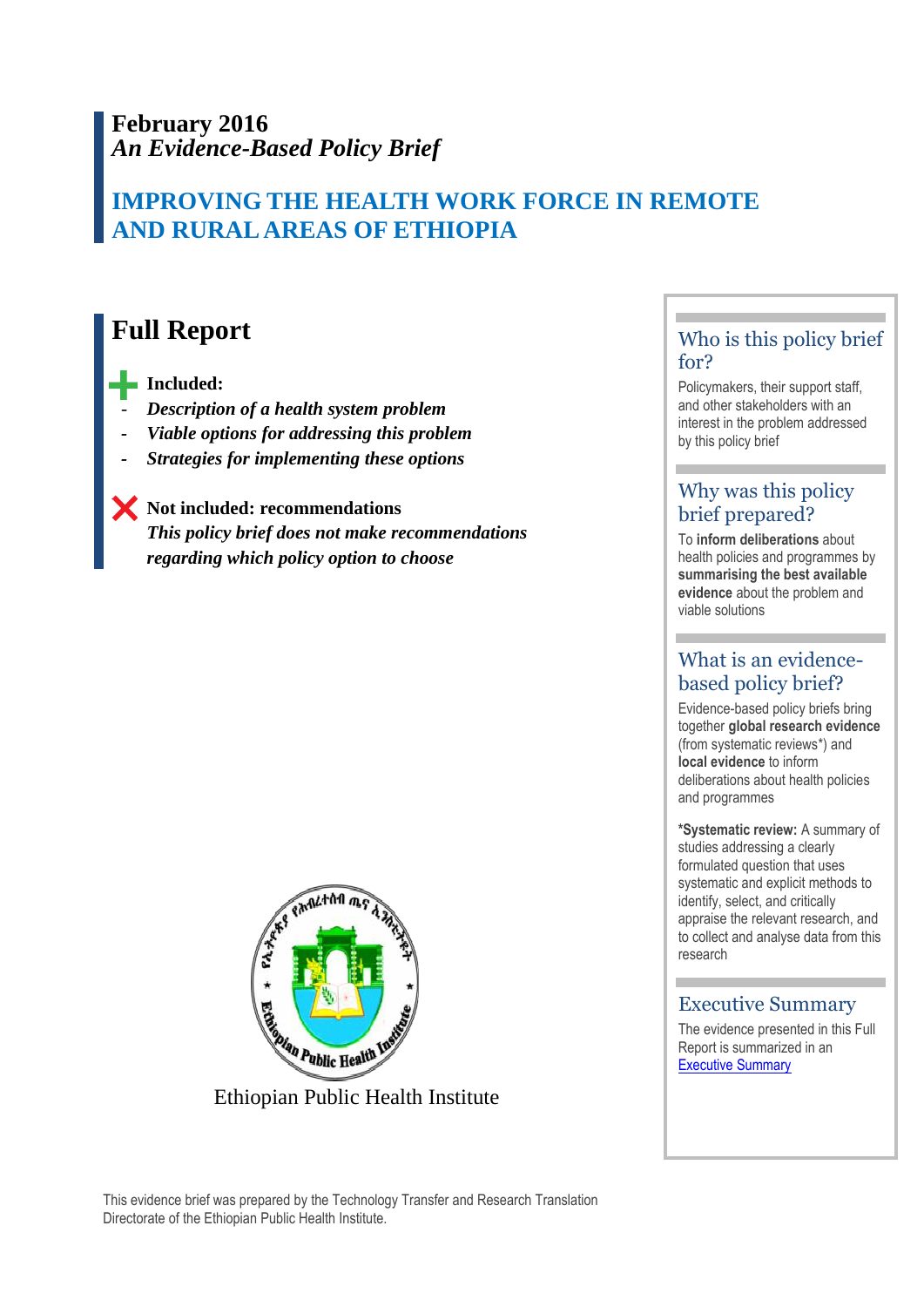# **Authors**

Amanuel Dibaba, MSc Serebe Abay, MPH Yosef G/Yohanes, MPH Desalegn Ararso, MPH Fasil Mengistu, MVPH Mamuye Hadis, MSc, PhD

Technology Transfer and Research Translation Directorate, Ethiopian Public Health Institute

## **Address for correspondence**

Serebe Abay Associate Researcher, Technology Transfer and Research Translation Directorate, Ethiopian Public Health Institute (EPHI) P.O.Box 5654, Addis Ababa, Ethiopia Email: serebea@ephi.gov.et/abayq2000@gmail.com

# **Contributions of authors**

All the co-authors contributed to the author

## **Competing interests**

None

### **Suggested citation**

Dibaba A, , Abay S, G/Yohanes Y, Ararso D, Fasil M, Hadis M. Improving the health work force in remote and rural areas of Ethiopia (EPHI policy brief). Addis Ababa Ethiopia: Ethiopian Public Health Institute, 2016.



Ethiopian Public Health Institute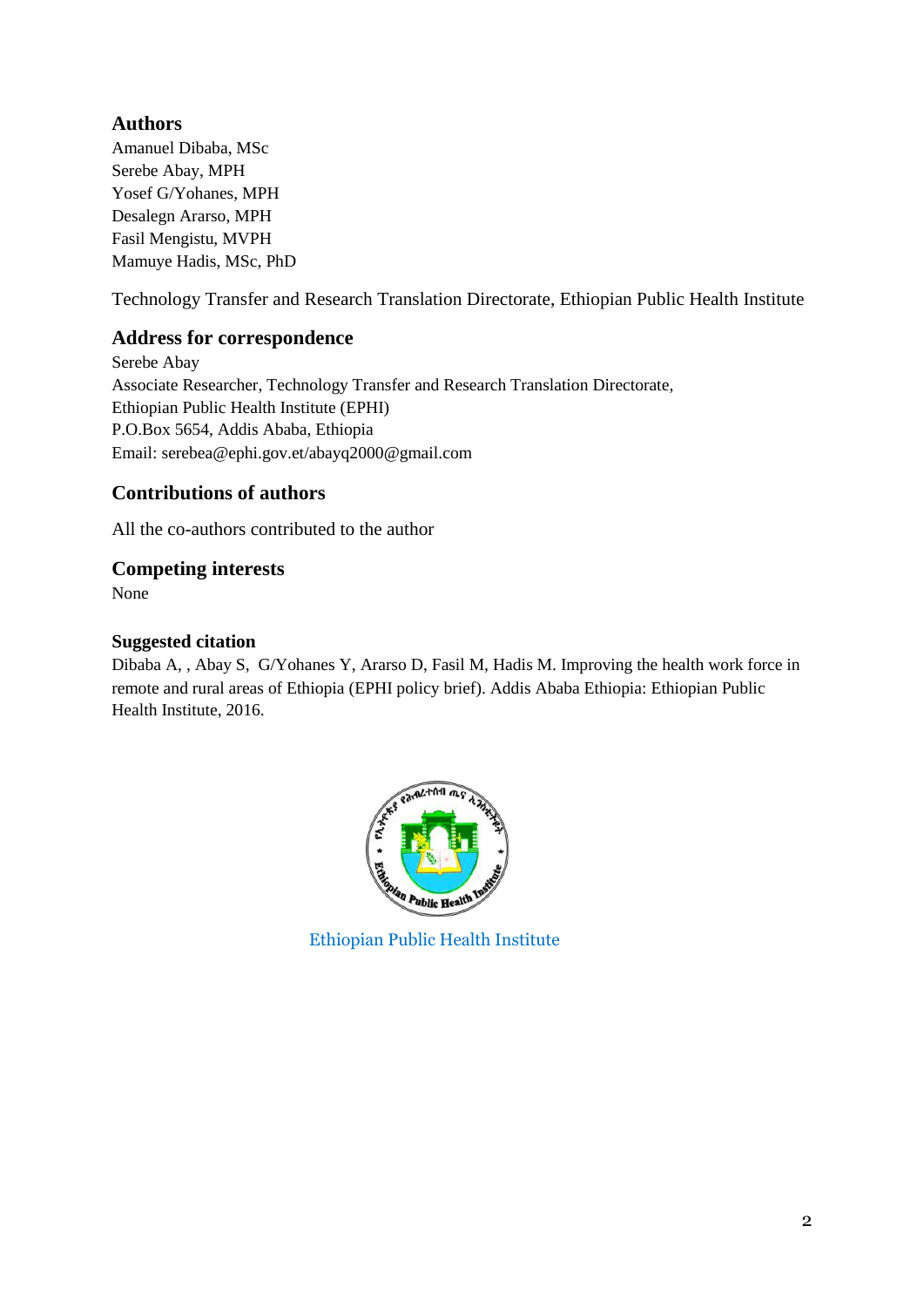# Table of contents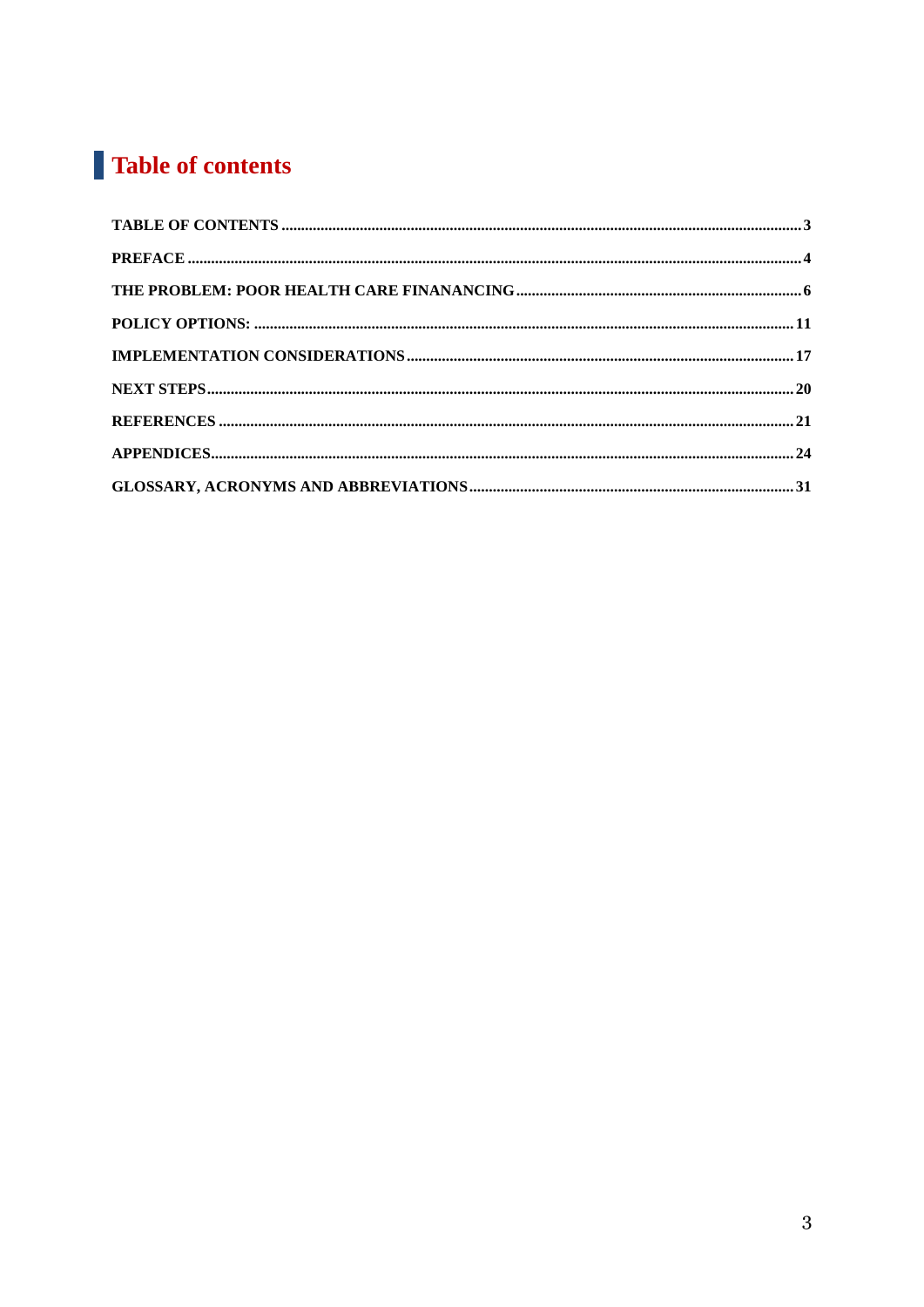# **Preface**

#### **The purpose of this report**

The purpose of this report is to inform deliberations among policymakers and stakeholders. It summarises the best available evidence regarding the design and implementation of policies for improving health care financing.

The report was prepared as a background document to be discussed at meetings attended by those engaged in developing policies on health care financing and people with an interest in such policies (stakeholders). It is not intended to prescribe or proscribe specific options or implementation strategies. Rather, its purpose is to allow policy makers and stakeholders to systematically and transparently consider the available evidence about the likely impacts of different options improving health care financing in Ethiopia**.**

#### **How this report is structured**

The executive summary of this report provides key messages and summarises each section of the full report. Although this entails some replication of information, the summary addresses the concern that not everyone for whom the report is intended will have time to read the full report.

#### **How this report was prepared**

This policy brief brings together global research evidence (from systematic reviews) and local evidence to inform deliberations about improving the health work force in remote and rural areas of Ethiopia. We searched for relevant evidence describing the problem, the impacts of options for addressing the problem, barriers to implementing those options, and implementation strategies to address these barriers. We searched particularly for relevant systematic reviews of the effects of policy options and implementation strategies. We supplemented information extracted from the included systematic reviews with information from other relevant studies and documents. (The methods used to prepare this report are described in more detail in Appendix 1.)

#### **Limitations of this report**

This policy brief is based largely on existing systematic reviews. Summarising evidence requires judgements about what evidence to include, the quality of the evidence, how to interpret it and how to report it. While we have attempted to be transparent about these judgements, this report inevitably includes judgements made by review authors and judgements made by ourselves.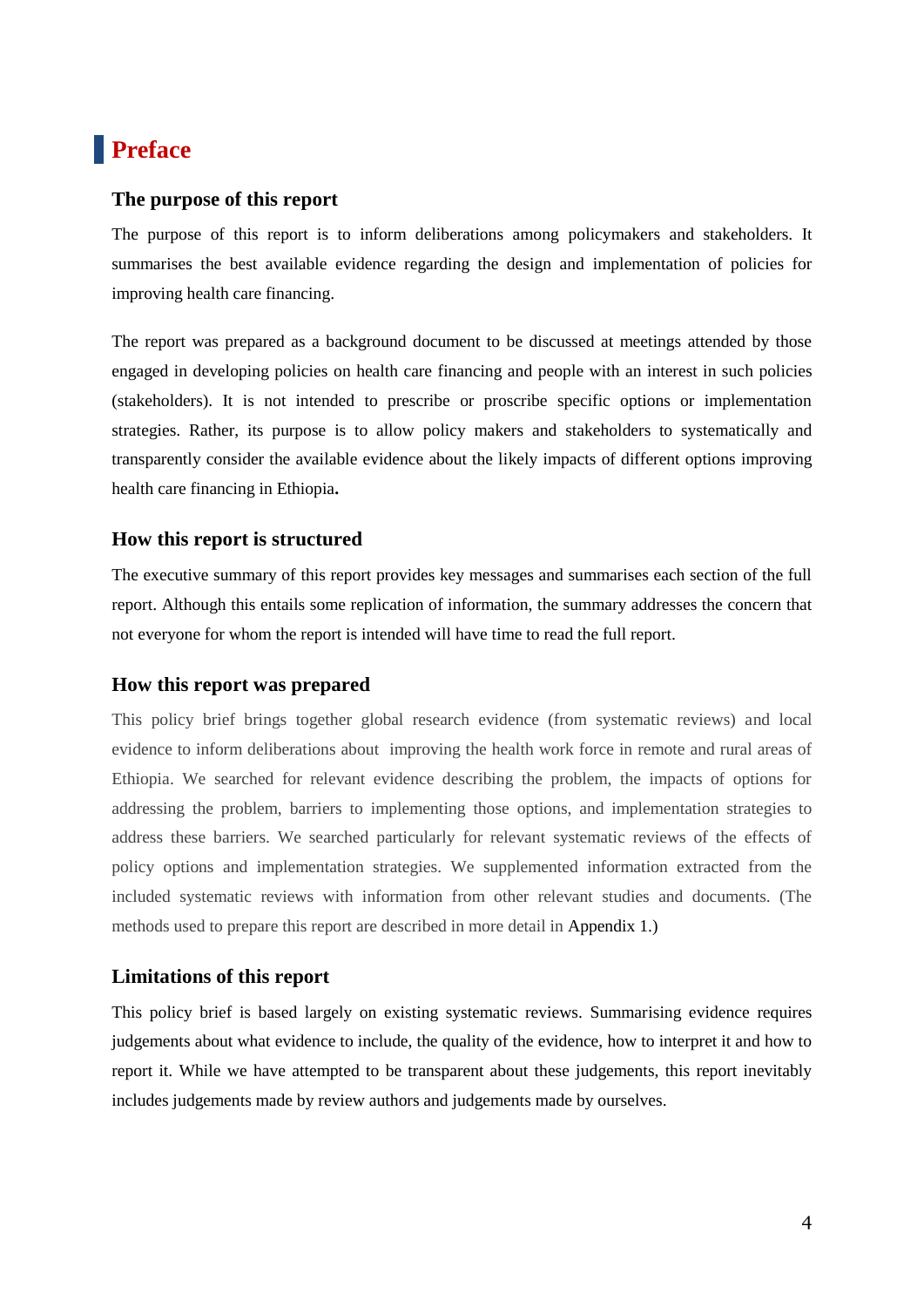#### **Why we have focused on systematic reviews**

Systematic reviews of research evidence constitute a more appropriate source of evidence for decision-making than relying on the most recent or most publicised research study  $\frac{1}{n}$ . We define systematic reviews as reviews of the research literature that have an explicit question, an explicit description of the search strategy, an explicit statement about what types of research studies were included and excluded, a critical examination of the quality of the studies included in the review, and a critical and transparent process for interpreting the findings of the studies included in the review.

Systematic reviews have several advantages.  $\overline{u}$  Firstly, they reduce the risk of bias in selecting and interpreting the results of studies. Secondly, they reduce the risk of being misled by the play of chance in identifying studies for inclusion or the risk of focusing on a limited subset of relevant evidence. Thirdly, systematic reviews provide a critical appraisal of the available research and place individual studies or subgroups of studies in the context of all of the relevant evidence. Finally, they allow others to appraise critically the judgements made in selecting studies and the collection, analysis and interpretation of the results.

While practical experience and anecdotal evidence can also help to inform decisions, it is important to bear in mind the limitations of descriptions of success (or failures) in single instances. They may be useful for helping to understand a problem, but they do not provide reliable evidence of the most probable impacts of policy options.

#### **Uncertainty does not imply indecisiveness or inaction**

The SUPPORT summaries included in this report did not show the direct impact of non-financial incentives and Continues Professional Development (CPD) to improve the health work force distribution in the remote and rural areas of Ethiopia. Hence their effects on health work distribution cannot be certain. Nonetheless, policymakers must make decisions. Uncertainty about the potential impacts of policy decisions does not mean that decisions and actions can or should not be taken. However, it does suggest the need for carefully planned monitoring and evaluation when policies are implemented. iv

*"Both politically, in terms of being accountable to those who fund the system, and also ethically, in terms of making sure that you make the best use possible of available resources, evaluation is absolutely critical."* (Julio Frenk 2005, former Minister of Health, Mexico)<sup>v</sup>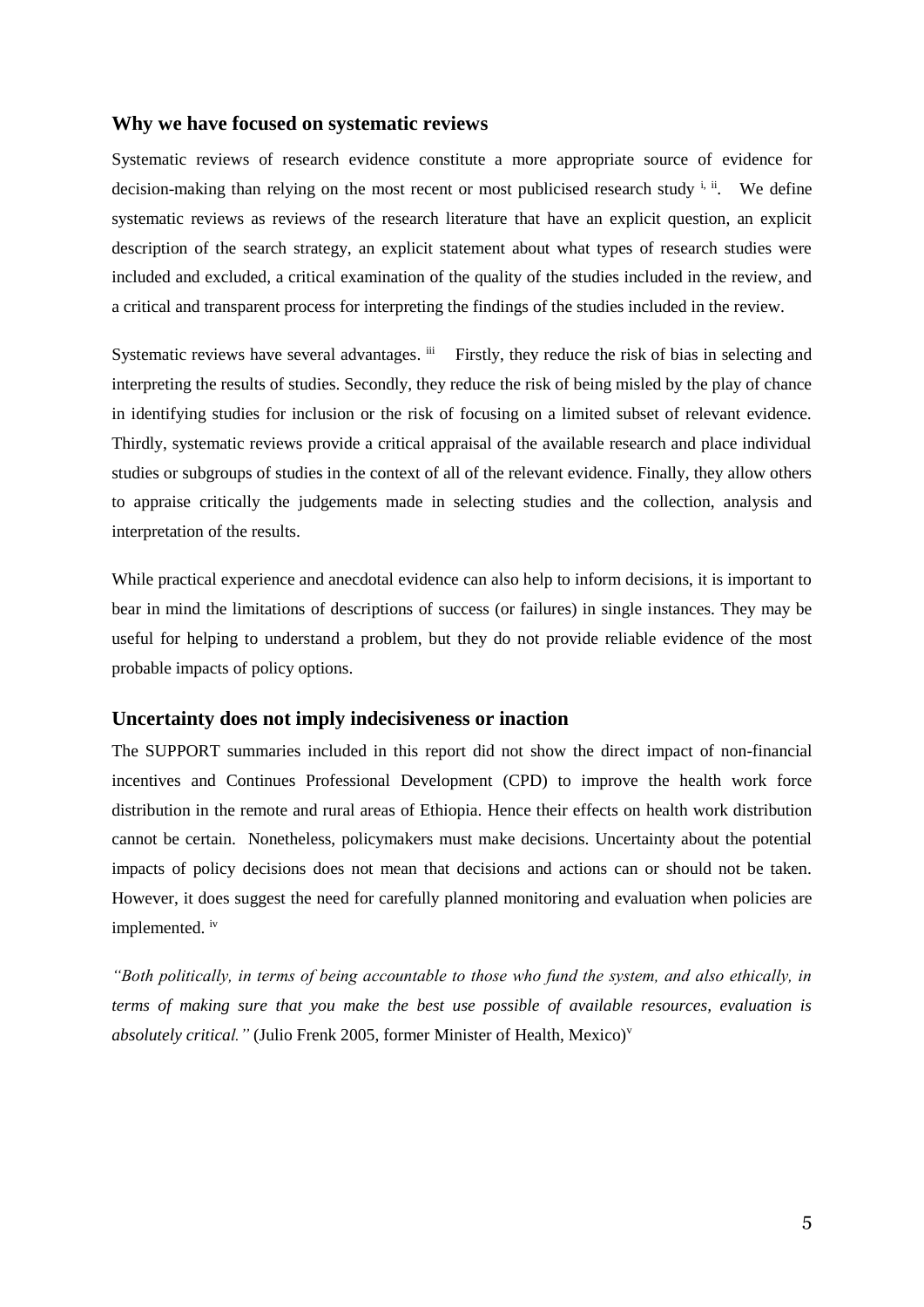# **The problem: Poor health work force distribution in remote and rural areas of Ethiopia**

### **Background**

Human resources for health (HRH) constitute the most vital cornerstone of health systems. It is one of the six building blocks of the WHO framework for health systems (WHO 2015). Effective and equitable essential health services provision depends to a large degree on the availability, competence, motivation and distribution of human resources for health. However, worldwide the geographical distribution of health workers is skewed towards urban and wealthier areas (Araújo & Maeda 2013). For example 37% of the world's health work forces work in the WHO Region of the Americas, which accounts for only 10% of the global burden of disease. Whereas, with 24% of the global burden of disease the WHO African Region, is served by only 3% of the world's health workforces(WHO 2006). This is common in nearly every country in the world, regardless of the level of economic development (Araújo & Maeda 2013).

In Africa, the health workforce has been very low and is unable to match the rapidly growing population (Yohannes et al. 2010). In particular, Sub-Saharan Africa (SSA) has the lowest ratios of health workers to population in the world (WHO 2004).

This shortage of health workforce and poor distribution still continues to be problem of health systems and hinder attainments of health related goals including Universal Health Coverage (UHC) in low and middle income countries (LMICs) (Padilha et al. 2013).

According to the 2006 World Health Report, globally 57 countries are in a serious health workforce crisis out of which 36, Ethiopia included, are in the African region (WHO 2006). The HRH picture of Ethiopia has remained critical and has been characterized by geographic mal-distribution, skills imbalance, staff shortages, low retention and low productivity (FMoH 2014). As a result the numbers of health professionals in different parts of the country remains lower than the standard (FMoH 2010).

To tackle this challenge the country udergone rapid expansion of health worker production and staffing along with the expansion of health facilities in the past years. However, despite this rapid increase in production, recruitment and deployment of health workers, geographical imbalances of the available health workforce is still a challenge to achieve health service coverage, as fewer health workers are deployed in underserved communities (FMoH 2014).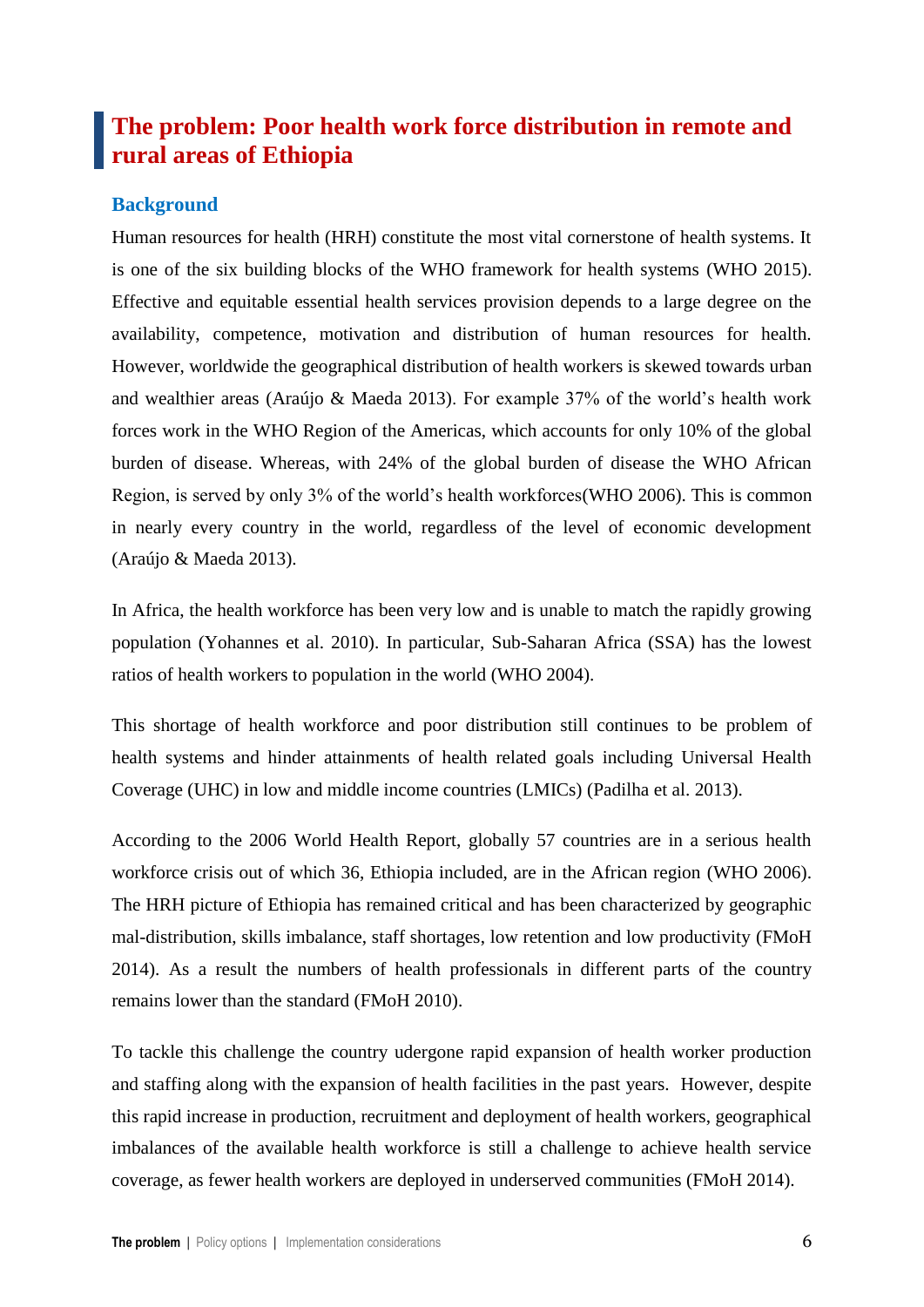The objective of this evidence brief is, therefore, is to summarize the best available evidence describing the problem of poor health work force distribution in remote and rural areas of Ethiopia and potential solutions for addressing the problem.

#### **Size of the problem**

Similar to other LMICs, Ethiopia suffers from an acute shortage of health workers at every level, and rural areas, in which majority (85%) of the population live, have been particularly chronically under-served (Serneels et al. 2010). Taking into account population numbers, in Ethiopia the ratio of health workers to the population shows a heavy urban bias particularly of higher level health professionals. Especially the problem is worse in agrarian and pastoralist regions (Feysia et al. 2012; FMoH 2010). For instance the physician to population ratio in Gambella, Oromia and SNNPR regional states was reporterd to be 1: 27,357, 1: 56,645, and 1: 57,059, respectively. These figures are not only far below the international standard (1:10,000) but also very low compared to the 1: 6,062 ratio for Addis Ababa (FMoH 2013a; FMoH 2013b).

In Afar, Somali and Benishangul Gumz regional states which are under served regions, the health workers density (doctors, nurses and midwives) ratio is 0.5 for 1000 population (FMoH 2013a) which is four fold less than the standard set by WHO for developing countries to achieve minimum level of key health interventions (2.3 for 1000).

A national facility based study on pharmacist workforce in Ethiopia also showed that pharmacists were found unevenly distributed between regions. For instance, in Afar regional state, a remote and underserved region, the density of pharmacist per 100,000 population was 0.66 as compared to Addis Ababa which was 29.88 (Gebretekle & Fenta 2013).

Despite the fact that about 96% of Ethiopian population is living outside the capital and 90% of the public hospitals are located in the regional states (Berhan 2008), approximately half (45.9%) of the pharmacists were working in Addis Ababa. This indicates that majority of the health institutions in the country were running their activities without pharmacists (Gebretekle & Fenta 2013).

The available stock of health work force of the country is also not fairly distributed among regions. For instance of the 2923 physicians (general practitioners and specialists) classified as working in the public sector in 2012/13 fiscal year, about 20% of them were working in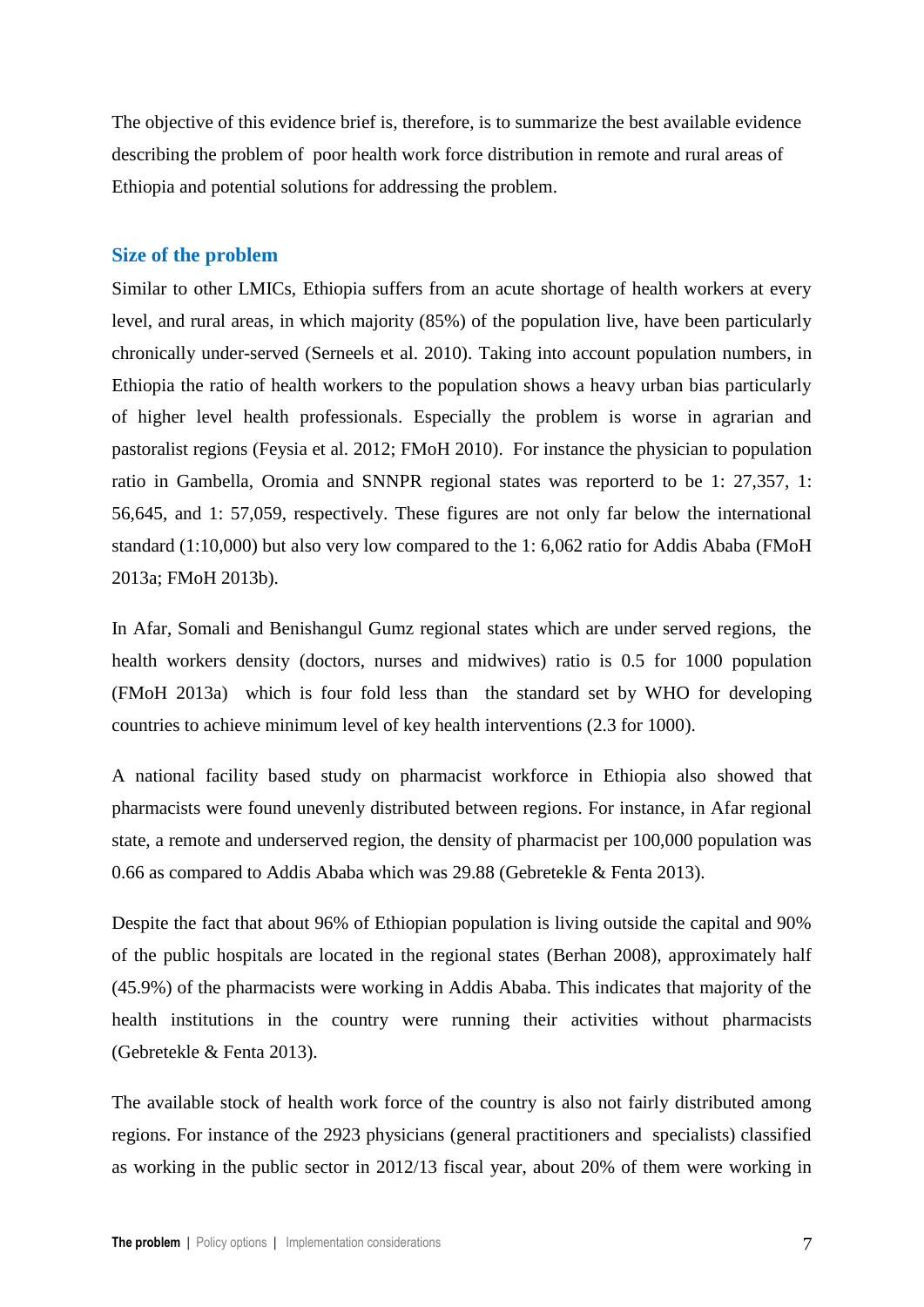the capital, Addis Ababa (FMoH 2013a), home to only less than 4% of the population (CSA 2008). The trend is the same outside the capital, physicians work in major cities of the regions (FMoH 2008).

This imbalanced distribution of health personnel can contribute to great disparities in health outcomes between the rural and urban population. One instance in this regard is skilled providers attended births. According to the 2011 Ethiopian demographic and health survey (EDHS), only 4% of rural births were attended by skilled personnel while it was 51% for urban areas (CSA 2012; Geresu et al. 2013), a situation indicating a considerable difference in the services accessible to rural and urban women.

Another parameter that shows service coverage difference between urban and rural is number of births by caesarean section. According to the 2011 DHS report, in seven out of the 11 regions the rate of caesarean section was below 2%; while it was 20% in Addis Ababa (CSA 2006; Gessessew et al. 2011). There are also significant variations between rural and urban settings with regards to under-five child mortality, 83/1000 and 114/100 respectively (FMoFED 2012).

#### **Factors underlying the problem**

There are a number of push and pull factors for the low level of the health workforce in remote and rural parts (Araújo & Maeda 2013). Push factors are those factors that occur within the sector, forcing professionals to leave. These include low salary, poor incentives, poor working condition, inadequate resources to work effectively, high work load, poor human resource management and limited or no training and educational opportunities (Naicker et al. 2009; Getie et al. 2013).

On the other hand pull factors are the deliberate and/or unintended actions that attract health professionals out of the government services. These includes; higher payment, higher incentives, better working condition, better resource for work, good career structure and good education and training opportunities (Naicker et al. 2009; Ture 2008).

Although little research has been done to determine what factors underlie in driving health workforce from rural settings, in Ethiopia the causes of low level of health work force in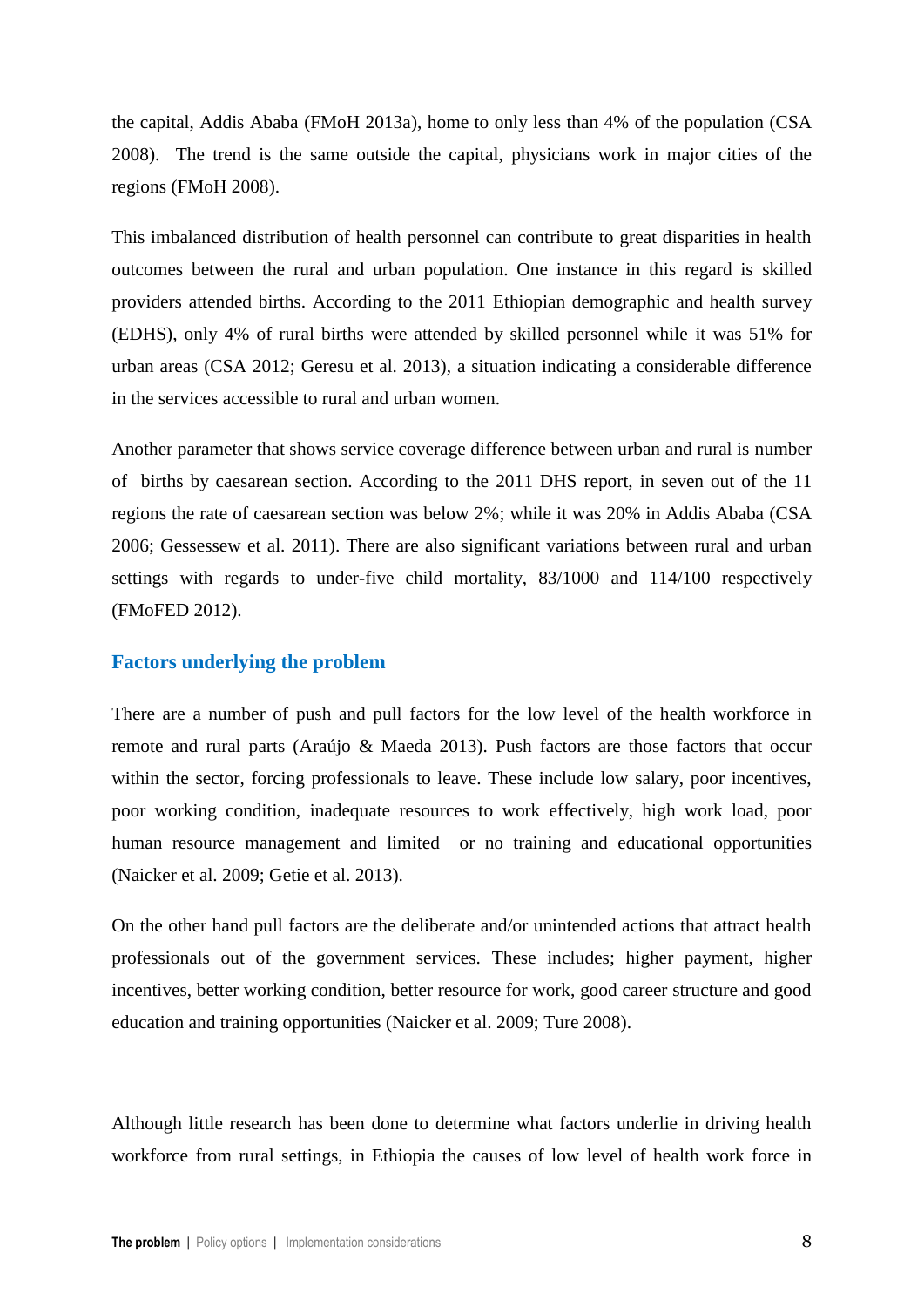remote and rural areas include unattractive local environment, poor motivation and retention schemes, work-related factors, individual factors and organizational environment.

- *Poor motivation and retention schemes* studies in the country have shown that insufficient motivation and retention mechanisms are causes for the low level of the health workforce in remote and rural areas (Abraham & Azaje 2013; Getie et al. 2013).
- *Individual factors* individual factors such as a person's social background, age, gender, education, values, beliefs, etc have been found to influence individuals decision whether to work in rural areas or not. For instance growing up in a rural community has been associated with higher probability to practice in rural areas (Araújo & Maeda 2013).
- *Organizational environment* according to (Serneels et al. 2010) doctors working in an urban public facility receive more training, frequent formal evaluations, daily checks of presence, and monitoring from clients through complaint offices than their rural public counterparts.

In Ethiopia, inadequate and incomplete communication and feedback between the Federal Ministry of Health (FMoH) and Regional Health Bureaus (RHBs) is found to be one problem related to organizational environment. The same holds true for communications from the RHBs to Woreda and down to health facility level. Within health facilities, there is limited human resources management capacity for performance planning, regular supportive supervision and constructive feedback to improve health workers performance (FMoH 2014; Getie et al. 2013).

- *Local environment* like most LMICs, in Ethiopia poor living conditions, including staff accommodation, schools and qualified teachers in remote rural areas frustrates health professionals and forces them to find jobs in urban areas with better infrastructure (Ture 2008).
- *Work-related factor* working conditions, including organizational arrangements, management support and availability of equipments, have been identified as factors in deciding whether to leave or stay in remote areas (WHO 2004; Araújo & Maeda 2013). Similarly in Ethiopia, employee satisfaction surveys conducted at FMoH and selected regional health bureaus as well as staff exit interview analysis identified lack of adequate infrastructure, space and facilities, poor management environment,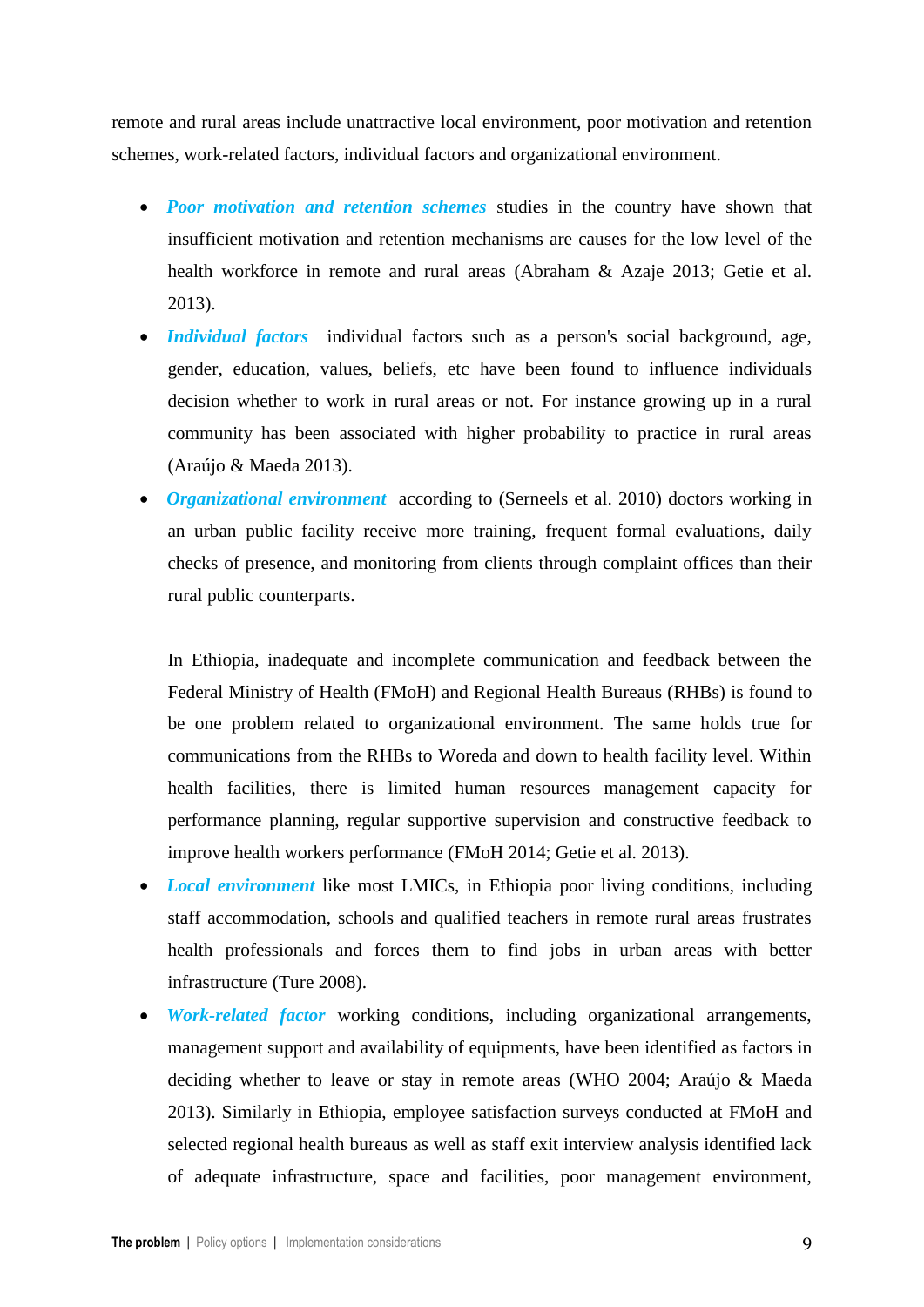insufficient budget, equipment and supplies, and high workload as underlying causes for employee dissatisfaction and high attrition rates (FMoH 2014; Yohannes et al. 2010).

Increased and uneven workload is one of the factors that demoralize health professionals. For example, a study conducted on health workers motivation in Ethiopia showed that 55.1% of physicians and 48.2% of nurses are unable to find sufficient time to complete their daily tasks (FMoH 2014; Geresu et al. 2013; Ture 2008).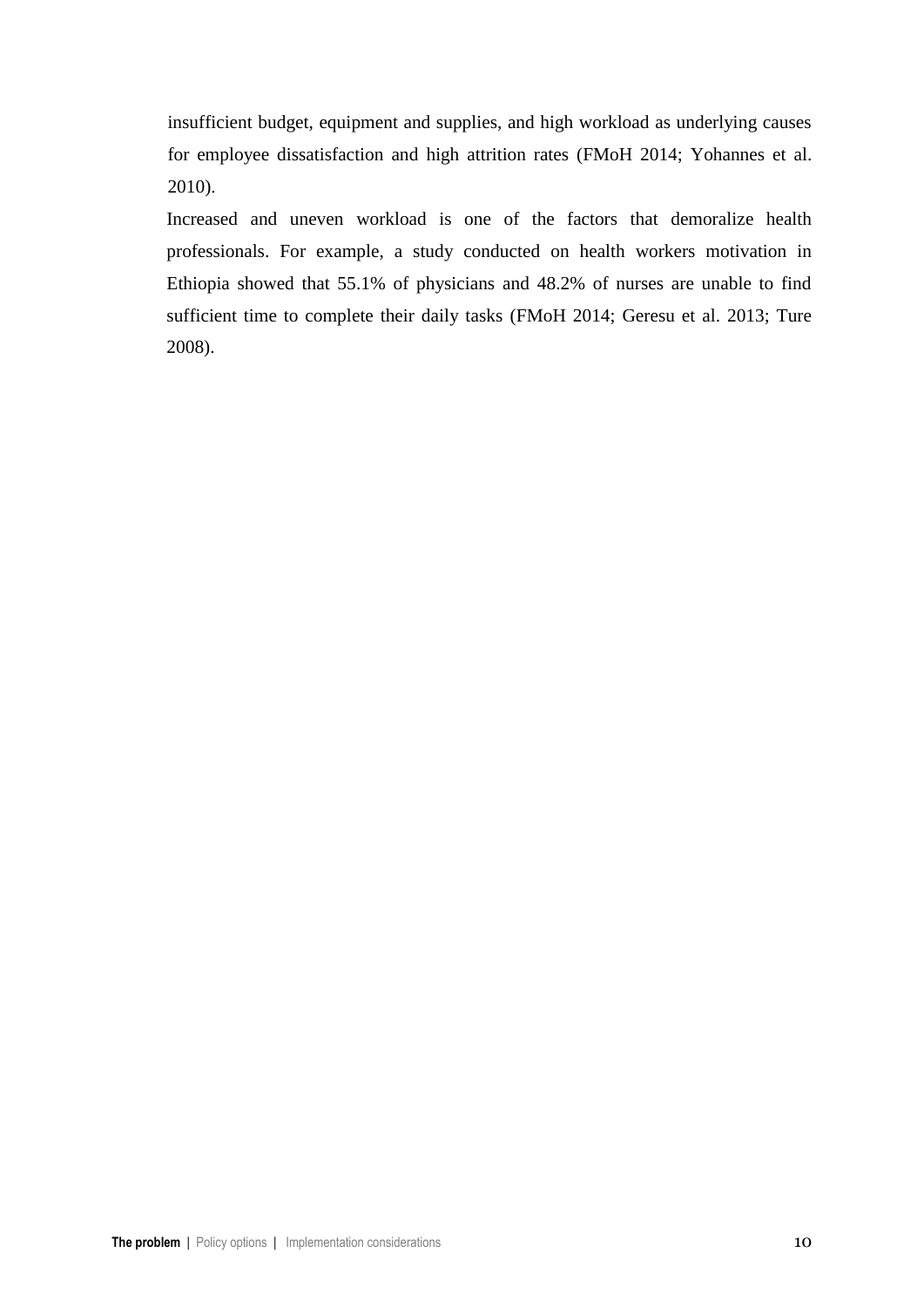# **Policy options:**

The FMoH has recently set an ambitious Health Sector Transformation Plan (HSTP) to improve equity, coverage and utilization of essential health services and improve quality of health care in all corners of the country (FMoH 2015). Indeed, the realization of this stretched plan largely depends on the availability of the right number and skill mix of motivated professionals as the health workforce is the key to effective health services. Despite this fact, Ethiopia has currently major HRH challenges including shortage, urban/rural and regional disparities.

Therefore, in improving the health work force distribution in rural parts of the country and there by contribute to the implementation of the transformation plan, the following options are considered: 1) task shifting 2) educational strategies 3) strengthening financial and nonfinancial incentives and 4) continuous professional development.

Given the nature and variety of factors influencing the decision to work in rural and remote areas, a single intervention is unlikely to be successful. As a result, the options described may need to be implemented in a way they complement one another.

# *Policy option 1*

### *Task shifting for increasing number of health work force*

Task shifting is the rational re-distribution of tasks among health workforce teams in which specific tasks are moved, where appropriate, from highly qualified health workers to health workers who have fewer qualifications in order to make more efficient use of the available HRH (WHO 2008). By reorganizing the workforce in this way, task shifting can ensure more efficient use of the human resources available in underserved areas. For example, when doctors are in short supply, a qualified nurse could replace the role of doctors and so on (Lehmann et al. 2008; WHO 2007).

Task shifting has the potential for improving the retention of health workers in remote areas where the needs for health care services are higher than the available health personnel (Munga et al. 2012).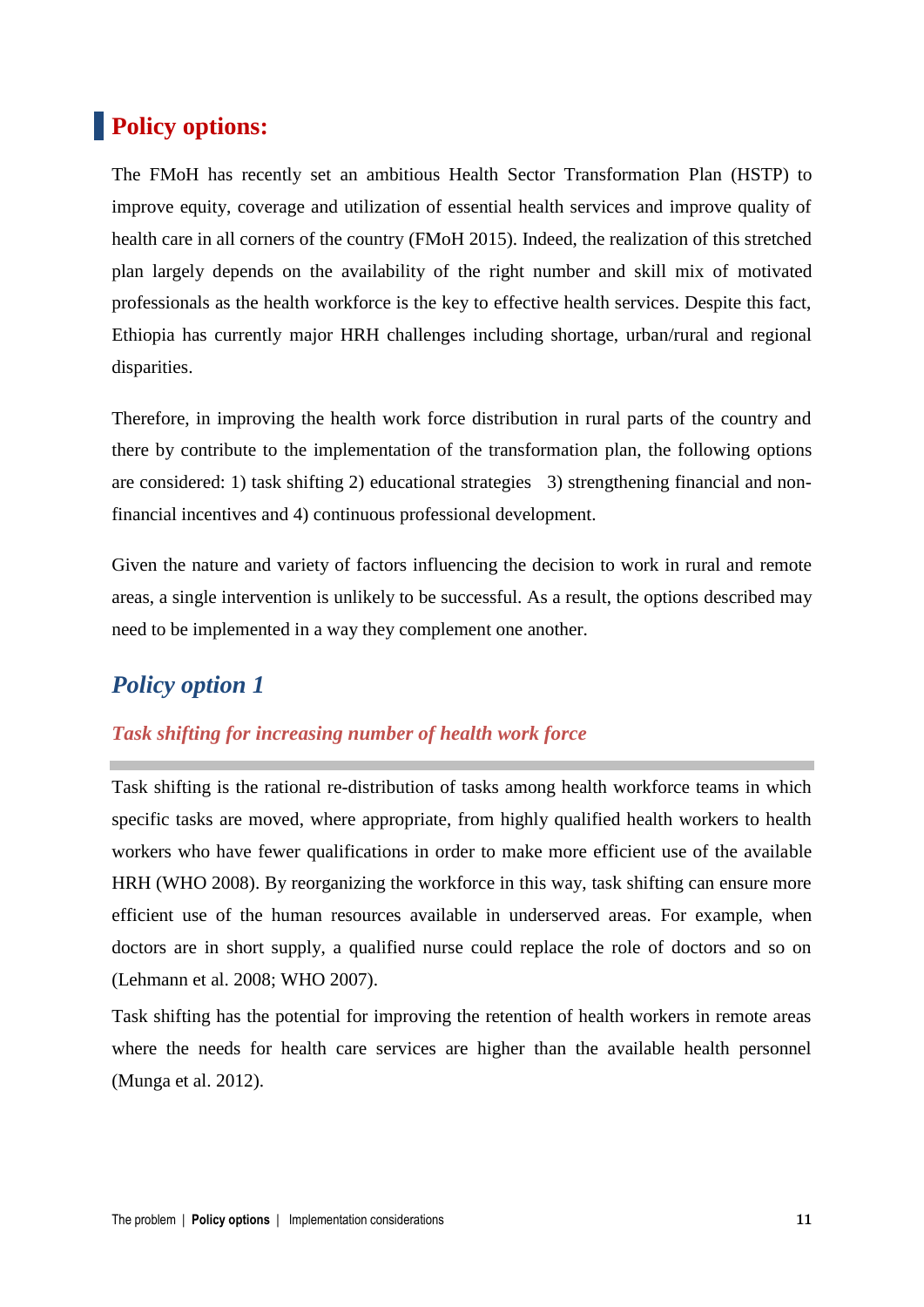# *Current Practice in Ethiopia*

Ethiopia has implemented task shifting for the rapid scale-up of HIV prevention and treatment services. The process involved shifting the tasks from physicians to health officers, from health officers to nurses and finally from nurses to community health workers (WHO 2008; Rasschaert et al. 2011). Task shifting in Ethiopia has good support from the government. As a consequence, the task-shifting regulatory framework, ART implementation guideline and mapping of organizations that provide HIV/AIDS services are in place. In addition, current involvement of non-governmental organizations and other bodies, investment in the training of different category of care providers, and clinical mentoring are good practice so far for task shifting implementation in Ethiopia (WHO 2008).

#### *Impacts of Task shifting*

Different Systematic reviews have assessed evidence regarding the impact of task shifting. They found that;

- Substitution of doctors with nurse practitioners may result in little or no difference in quality of care or patient outcomes (Laurant et al. 2004).
- Substitution of doctor with nurse in primary care may lead to similar health outcomes for patients (Horrocks et al. 2002).
- Using lay health workers (LHWs), compared to usual healthcare service may increase care seeking behavior for children under five and reduce morbidity in children under five (Table 1) (Lewin et al. 2010).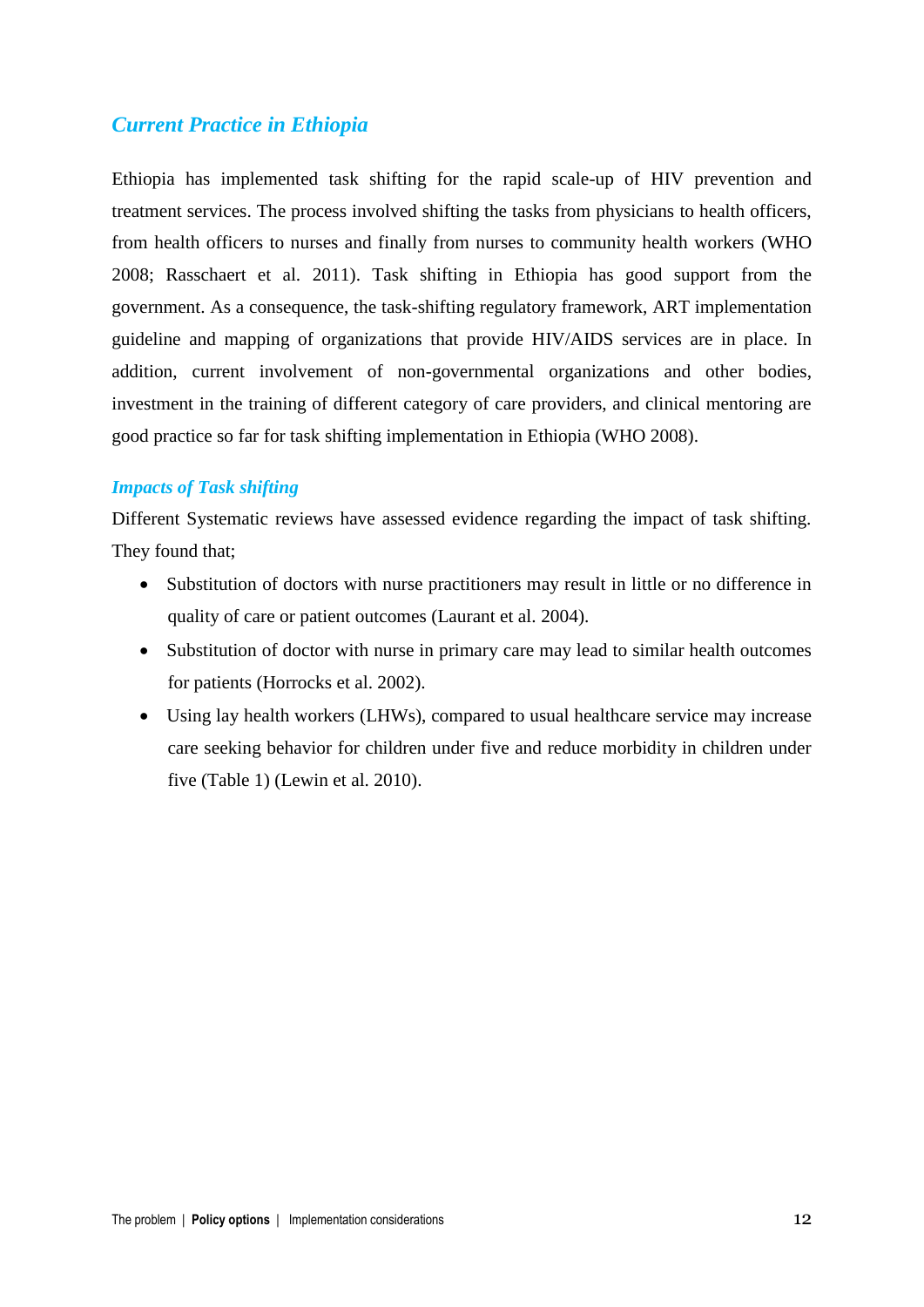# **Table: 1** LHWs compared to usual care for reducing mortality and morbidity in children

under five.

| LHWs compared to usual care for reducing mortality and morbidity in children $\blacktriangleleft$ years     |                                     |                                                                                                                                                                                                               |                                      |                                        |                                                              |  |
|-------------------------------------------------------------------------------------------------------------|-------------------------------------|---------------------------------------------------------------------------------------------------------------------------------------------------------------------------------------------------------------|--------------------------------------|----------------------------------------|--------------------------------------------------------------|--|
| <b>Intervention: LHWs</b><br><b>Comparison: usual care</b>                                                  |                                     | Patient or population: patients with reducing mortality and morbidity in children $\leq$ years<br>Settings: Bangladesh (3 studies), Ethiopia, Tanzania, Nepal, Ghana, Thailand, Viet Nam, India, Burkina Faso |                                      |                                        |                                                              |  |
| <b>Outcomes</b>                                                                                             |                                     | Illustrative comparative risks* (95% CI)                                                                                                                                                                      | <b>Relative effect</b><br>(95% CI)   | <b>No of Participants</b><br>(studies) | <b>Quality of the evidence</b><br><b>Comments</b><br>(GRADE) |  |
|                                                                                                             | <b>Assumed risk</b>                 | <b>Corresponding risk</b>                                                                                                                                                                                     |                                      |                                        |                                                              |  |
|                                                                                                             | usual care                          | <b>LHWs</b>                                                                                                                                                                                                   |                                      |                                        |                                                              |  |
| Mortality among chil-<br>dren less than 5 years                                                             | Study population <sup>1</sup>       |                                                                                                                                                                                                               | <b>RR 0.75</b>                       | 56378                                  | $\oplus$ $\oplus$<br>low <sup>2,3,4</sup>                    |  |
| Verbal autopsy<br>Follow-up: 1-2 years                                                                      | 74 per 1000                         | 56 per 1000<br>(41 to 76)                                                                                                                                                                                     | $(0.55$ to $1.03)$                   | $(3 \text{ studies}^5)$                |                                                              |  |
|                                                                                                             | Medium risk population <sup>1</sup> |                                                                                                                                                                                                               |                                      |                                        |                                                              |  |
|                                                                                                             | 50 per 1000                         | 38 per 1000<br>(28 to 51)                                                                                                                                                                                     |                                      |                                        |                                                              |  |
| Morbidity e.g. fever, di-<br>arrhoea, ARI                                                                   | Study population <sup>6</sup>       |                                                                                                                                                                                                               | <b>RR 0.86</b><br>(0.75 to 0.99)     | 17408<br>$(7 \text{ studies}^9)$       | $\oplus$ $\oplus$<br>low <sup>7,8</sup>                      |  |
| Verbal reports obtained 398 per 1000<br>during home visits, record<br>reviews                               |                                     | 342 per 1000<br>(298 to 394)                                                                                                                                                                                  |                                      |                                        |                                                              |  |
| Follow-up: 4-33 months                                                                                      | Low risk population <sup>6</sup>    |                                                                                                                                                                                                               |                                      |                                        |                                                              |  |
|                                                                                                             | 300 per 1000                        | 258 per 1000<br>(225 to 297)                                                                                                                                                                                  |                                      |                                        |                                                              |  |
|                                                                                                             | High risk population <sup>6</sup>   |                                                                                                                                                                                                               |                                      |                                        |                                                              |  |
|                                                                                                             | 540 per 1000                        | 464 per 1000<br>(405 to 535)                                                                                                                                                                                  |                                      |                                        |                                                              |  |
| <b>Neonatal Mortality</b><br>verbal autopsy<br>Follow-up: 12 - 24<br>months                                 | 45 per 1000                         | 34 per 1000<br>(26 to 46)                                                                                                                                                                                     | RR 0.76<br>(0.57 to 1.02)            | 29217<br>$(4$ studies $12)$            | 0000<br>low <sup>10</sup> ,11                                |  |
| Morbidity - care seeking 131 per 1000<br>practice<br>hospital record review<br>Follow-up: 12 - 33<br>months |                                     | 174 per 1000<br>(113 to 269)                                                                                                                                                                                  | RR 1.33<br>$(0.86 \text{ to } 2.05)$ | 11195<br>$(3$ studies $^{15})$         | ⊕⊕⊙⊖<br>low <sup>13,34</sup>                                 |  |

\*The basis for the assumed risk (e.g. the median control group risk across studies) is provided in footnotes. The corresponding risk (and its 95% confidence interval) is based on the assumed risk in the comparison group and the relative effect of the intervention (and its 95% CI). CI: Confidence interval; RR: Risk ratio;

GRADE Working Group grades of evidence

High quality: Further research is very unlikely to change our confidence in the estimate of effect.

Moderate quality: Further research is likely to have an important impact on our confidence in the estimate of effect and may change the estimate.

Low quality: Further research is very likely to have an important impact on our confidence in the estimate of effect and is likely to change the estimate.

Very low quality: We are very uncertain about the estimate.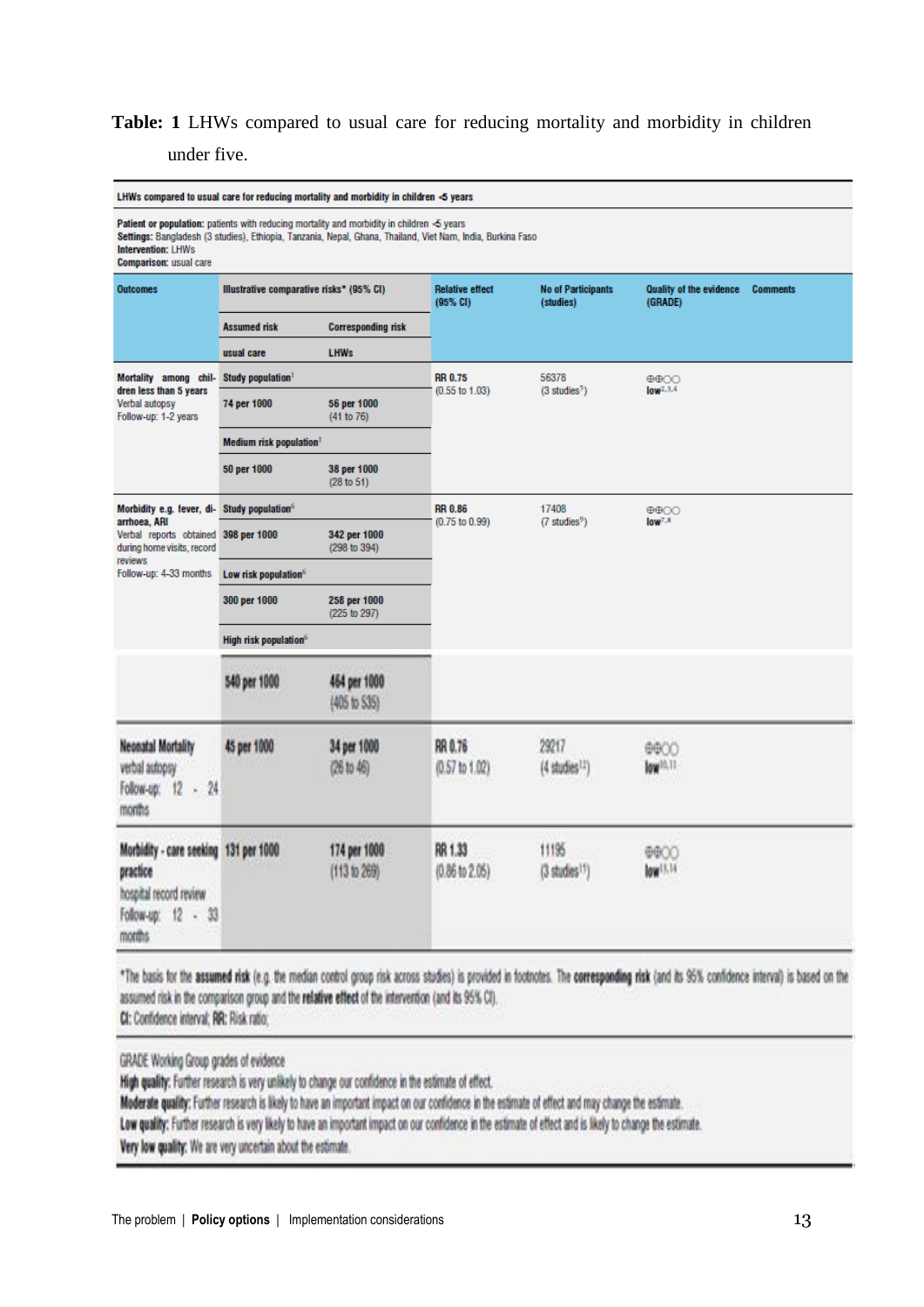# *Policy option 2 Educational strategies*

The way health care professionals are trained, the skills they acquire and the situations they are exposed to during training are important determinants of their future practice choices, including location (Araújo & Maeda 2013). Considering this, many countries' medical schools are reforming their curriculum with a view to producing graduates better prepared and more willing to work in underserved areas. Hence, in strengthening the medical education system with the objective of producing graduates who are willing to work in rural areas, the following interventions are suggested: targeted recruitment of students into medical school from rural areas and clinical rotations in rural areas during study.

#### *Current Medical Education Practice in Ethiopia*

Out of 33 public universities available to date, 27 are providing four or more health science courses. Private training institutions have also expanded and their output of mid-level health care workers has grown steadily. Overall, the expansion of universities and colleges has contributed to a significant increase in the availability of most categories of health care workers with the exception of medical doctors, anaesthesia professionals and some allied health care workers (FMoH 2014).

The New Medical Education Initiative (NMEI) was also initiated by the Federal Ministry of Health (FMoH) and the Federal Ministry of Education (FMoE) in 2008 in order to improve the low rate of physician to population ratio. This initiative envisages designing an alternative and efficient medical education program that could produce competent medical doctors in sufficient numbers by improving the quality of medical education and enrolling graduates from health and natural sciences. The curriculum aims at enrolling candidates with BSc. in Health and Natural Sciences and by using a new educational approach to equip graduates with comprehensive knowledge and skills that would enable them function as care providers, decision makers, team leaders, researchers, social mobilizers and teachers (Abraham & Azaje 2013).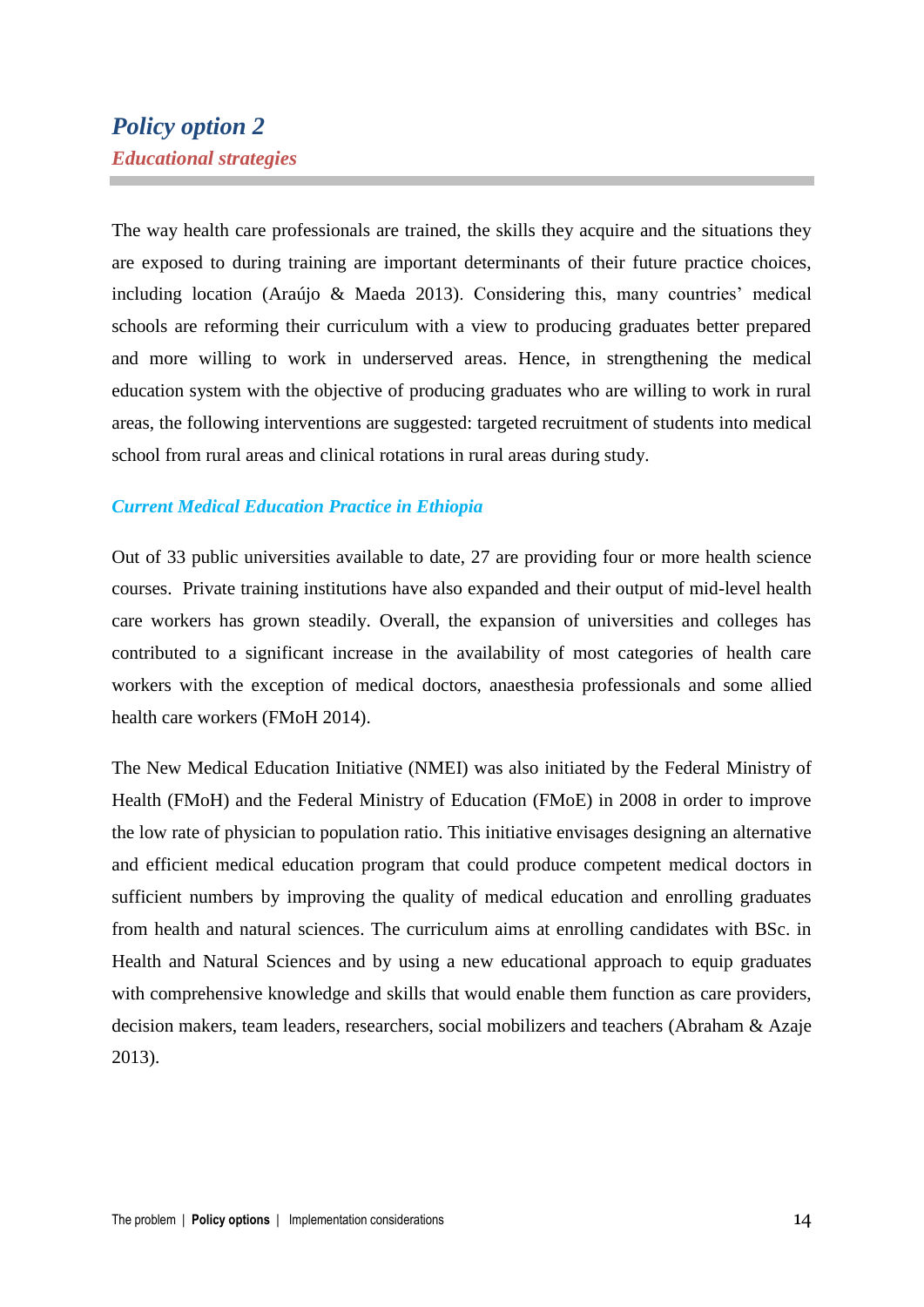#### *Strategy 1: Targeted recruitment of students into medical school*

Practice from different countries has shown that increasing overall enrolment of new trainees in medical schools alone has no impact on rural employment (WHO 2010). Newly graduated professionals either migrate or opt to practice in the urban private sector or even work in other sectors. This shows the need for special selection of students into medical schools, i.e. targeted recruitment policies which may possibly increase retention of health professionals assigned to rural areas. Recruiting students from rural areas seems to be effective as health workers with a rural background are more likely to practice in rural areas after completing their studies (Araújo & Maeda 2013).

#### *Current practice of targeted recruitment of medical students in Ethiopia*

We could not come across any evidence regarding targeted recruitment of medical students into medical schools in Ethiopia.

#### *Impacts of targeted recruitment of students into medical schools*

A systematic review (Grobler et al. 2015) on interventions for increasing the proportion of health professionals practicing in rural and other underserved area failed to identify any study meeting the inclusion criteria. However, primary studies in the review have found that;

 *Recruiting medical students with rural background might increase number of medical doctors working in rural and underserved areas. The effects on retention of health professionals in rural areas are uncertain.*

#### *Strategy 2: Clinical rotations in rural areas during studies*

Clinical rotation in rural areas aims at exposing students to rural community experiences in order to increase interest in rural careers after their graduation (Grobler et al. 2009). Such practice may allow health workers to gain awareness of rural health. This is because of the fact that medical education/ training, particularly for physicians, is typically conducted in tertiary care institutions using the latest available technology and diagnostic tools. Once medical studies finish, students are left without skills to deal with health situations in areas where advanced technology and tools are not available (WHO 2010). Therefore, clinical placements in rural areas during studies is one way to expose students to the health issues and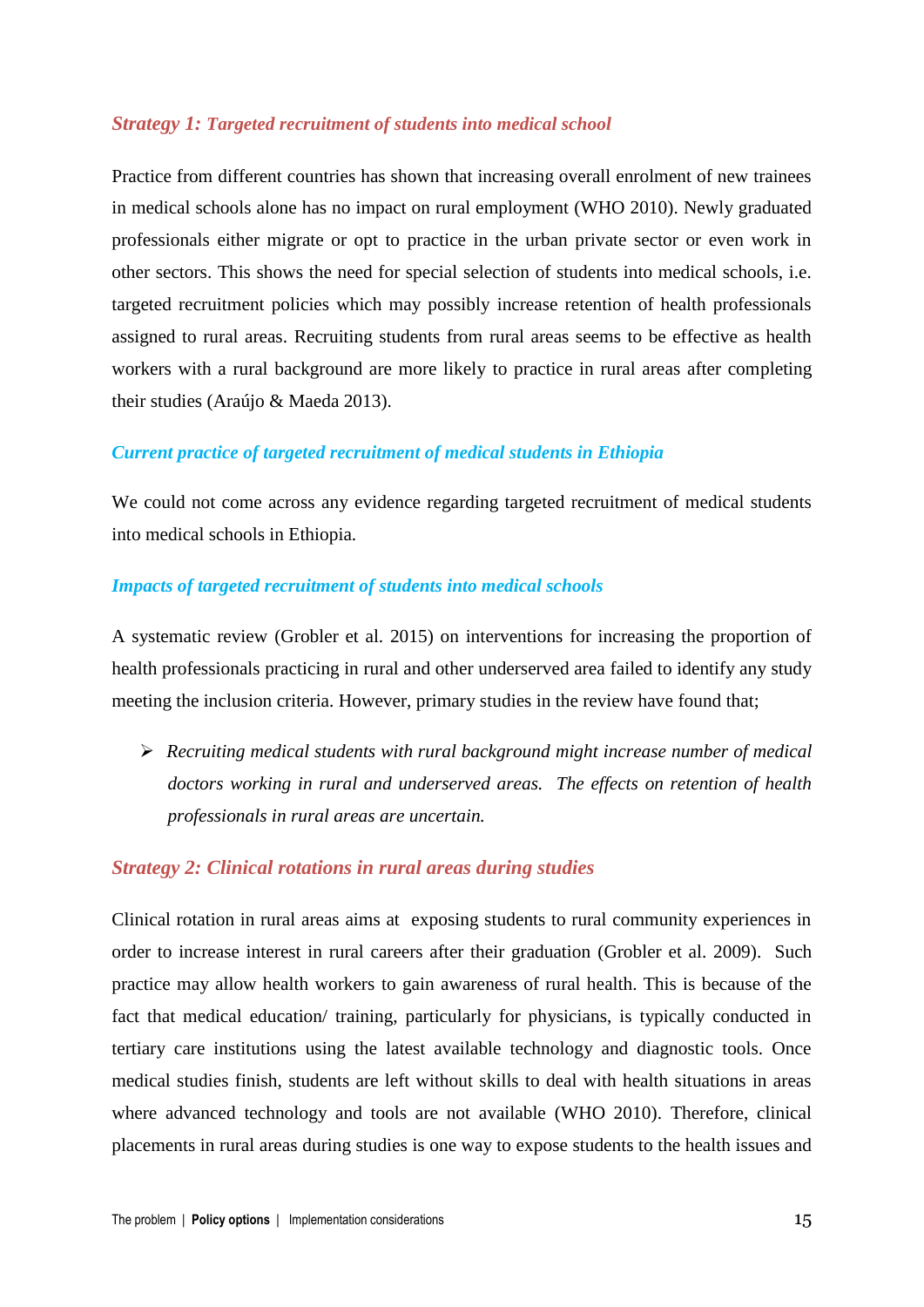conditions of service within rural communities, and give them a better understanding of the realities of rural health work.

#### *Current practice of medical students' clinical rotation in rural areas in Ethiopia*

Most public and private universities do have a similar clinical rotation called community based training program (CBTP). For instance in Jimma University students are supposed to stay in communities for about four weeks per academic year. Groups of students are assigned to urban or rural communities that is referred here as 'Kebele', the smallest administrative unit in the country. All the 'kebeles' chosen for this purpose are within 50km radius from Jimma town. The same group of students stay in a given 'kebele' during their educational process for the above mentioned duration. The students' learning activities are spiral in nature and problem-solving in approach based on primary health care (PHC). Students undergo through well-defined performance phases consisting of data collection, community diagnosis, planning, implementation, and evaluation (Asefa 2000).

#### *Impact of clinical rotations in rural areas during studies*

A systematic review (Grobler et al. 2009) evaluated the impact of medical students' rural exposure to improve the distribution of health professionals in rural areas. The SUPPORT summary based on this systematic review found that (Okwundu 2011):

 *Exposure to clinical rotations in rural settings might influence the subsequent intention of medical students to work in under-served areas.*

# *Policy option 3*

#### *Strengthening financial and nonfinancial incentives*

More tightly defined, an incentive is an explicit or implicit financial or non-financial reward for performing a particular act. Incentives can also be viewed as the factors and/or conditions within health professionals' work environments that enable, encourage and motivate them to stay in their jobs and in their profession (Nurses et al. 2008).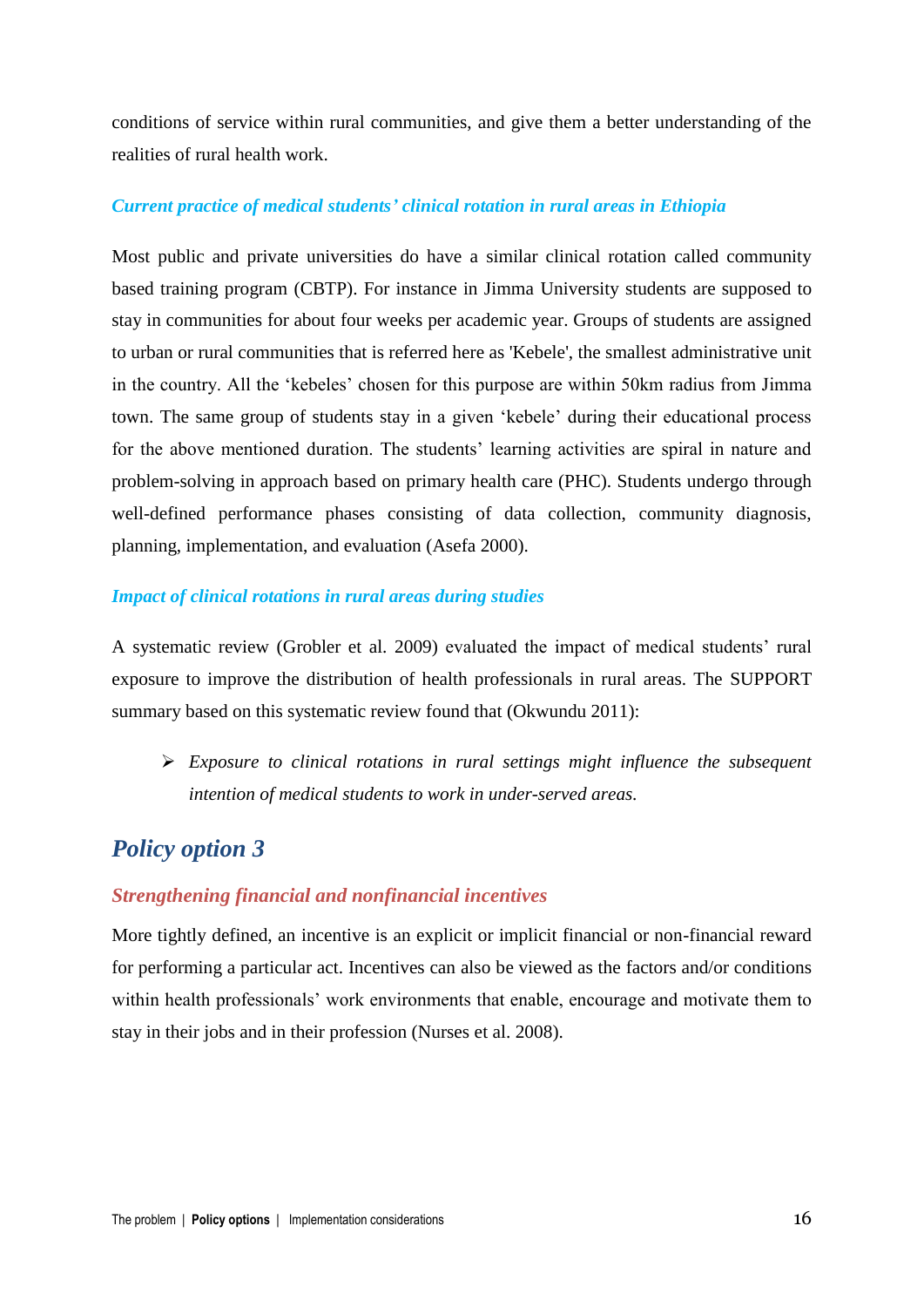# *Current financial and non-financial incentive for human resource for health practice in Ethiopia*

Regional States in Ethiopia have been able to put incentives in place for attracting and retaining health professionals. Some of the existing motivation and retention schemes include:

- Health workers are placed two steps higher on the civil service salary scale compared to other civil servants of equivalent rank. In addition, regions pay varying levels of salary top-ups for hard-to-attract and-retain cadres and especially physicians/specialists and those in management positions.
- There are various financial allowances for health workers in all regions. These include allowance for duty, housing, telephone, risk/hazards, acting and professional allowances.
- Education and training opportunities are available for health workers at all levels with completion of their minimum required service years to enter into postgraduate trainings (FMoH 2014).

### *Strategy 1: Financial incentives for health workers in remote and rural areas*

Financial incentive programs are one of the few health policy interventions intended to improve the distribution of human resources for health (Bärnighausen & Bloom 2009). Financial incentives encompass all additional payments aimed at boosting the morale of the health workers. This include: Car allowance, housing or housing allowance, access to loans at lower negotiated market rates from financing institutions to purchase houses or cars.

### *Impact of financial incentives*

A systematic review (Grobler et al. 2009) evaluated the impact of financial incentives for return to service in under-served area. A SUPPORT summary (Okwundu 2011), based on this systematic review, found that (Table 2):

 *Financial incentive programmes may lead to increases in the number of health workers practising in under-served areas.* 

#### **Table: 2** Impact of financial incentive programs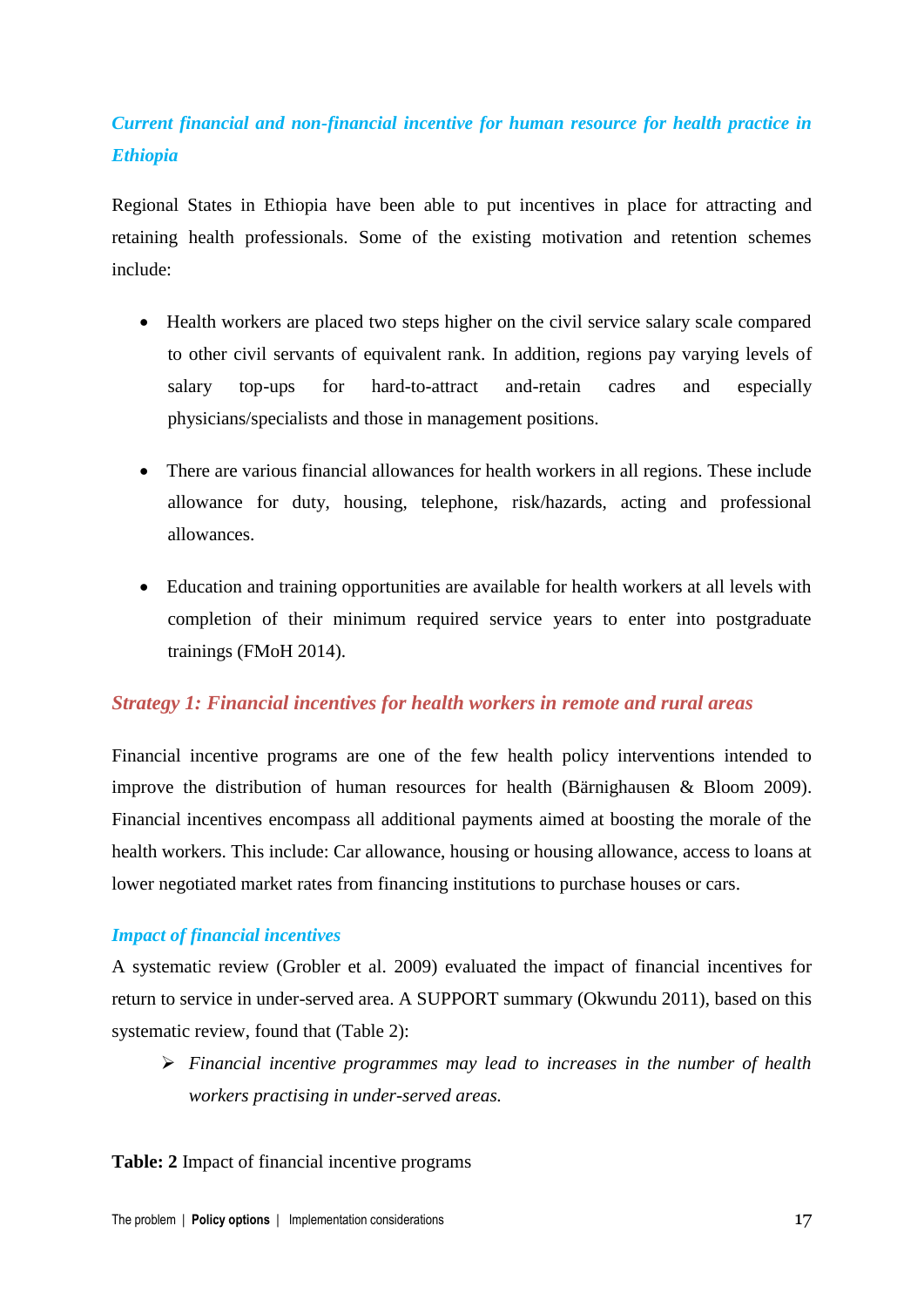| <b>Financial incentives</b>                                                                                                                                                   |                                                                                                                                             |                                                      |                                                 |
|-------------------------------------------------------------------------------------------------------------------------------------------------------------------------------|---------------------------------------------------------------------------------------------------------------------------------------------|------------------------------------------------------|-------------------------------------------------|
| <b>Patients or population: Health workers</b><br>Settings: High- and middle-income countries<br><b>Intervention: Financial incentives</b><br><b>Comparison: Not specified</b> |                                                                                                                                             |                                                      |                                                 |
| <b>Outcomes</b>                                                                                                                                                               | <b>Impact</b>                                                                                                                               | <b>Number of</b><br><b>participants</b><br>(studies) | <b>Quality</b><br>of the<br>evidence<br>(GRADE) |
| <b>Recruitment</b>                                                                                                                                                            | Recruitment proportion varied between 33% and 100% across programme<br>participants who remained in under-served areas                      | (14 studies)                                         | $\oplus\oplus\bigcirc\bigcirc$<br><b>Low</b>    |
| <b>Retention</b>                                                                                                                                                              | The proportion of programme participants who remained in under-served<br>areas after completing their obligation ranged between 12% and 90% | (24 studies)                                         | $\oplus\oplus$ OO<br><b>Low</b>                 |
|                                                                                                                                                                               | Participant satisfaction There were too few studies so strong generalised inferences could not be<br>drawn                                  | (9 studies)                                          | ⊕⊕○○<br>Low                                     |
| <b>Family satisfaction</b>                                                                                                                                                    | There were too few studies so strong generalised inferences could not be<br>drawn                                                           | (3 studies)                                          | $\oplus \oplus \oplus C$<br>Low                 |
| p: p-value GRADE: GRADE Working Group grades of evidence (see above and last page)                                                                                            |                                                                                                                                             |                                                      |                                                 |

### *Strategy 2: Non-financial incentives for health workers in remote and rural areas*

Non-financial incentives are considered important determinants for the length of stay of health workers in rural and remote areas (Araújo & Maeda 2013). Non-financial incentives include: the provision of rewards, schools for children, promotion, housing, free transportation, health insurance and life insurance policy and so on.

To be effective, these benefits have to be larger than the opportunity costs associated with working in rural areas such as the possible additional income generated from working in the urban private sector (Araújo & Maeda 2013).

### *Impact of non-financial incentives*

We couldn't find a systematic review on the impact of non-monetary incentives in retaining health workers in rural areas. However there are best practices from different countries.

For example a common strategy in Mozambique, Kenya and Chile is to offer government housing to staffs (Frehywot et al. 2010; Lehmann et al. 2008; Peña et al. 2010). In Zambia the health workers retention scheme includes lower car loan rates and scholarships to send children to better schools in other areas. This incentive package appears to have an impact on attracting doctors in Zambia to rural areas who otherwise would not have gone to the rural posts (Lehmann et al. 2008).

# *Policy option 4*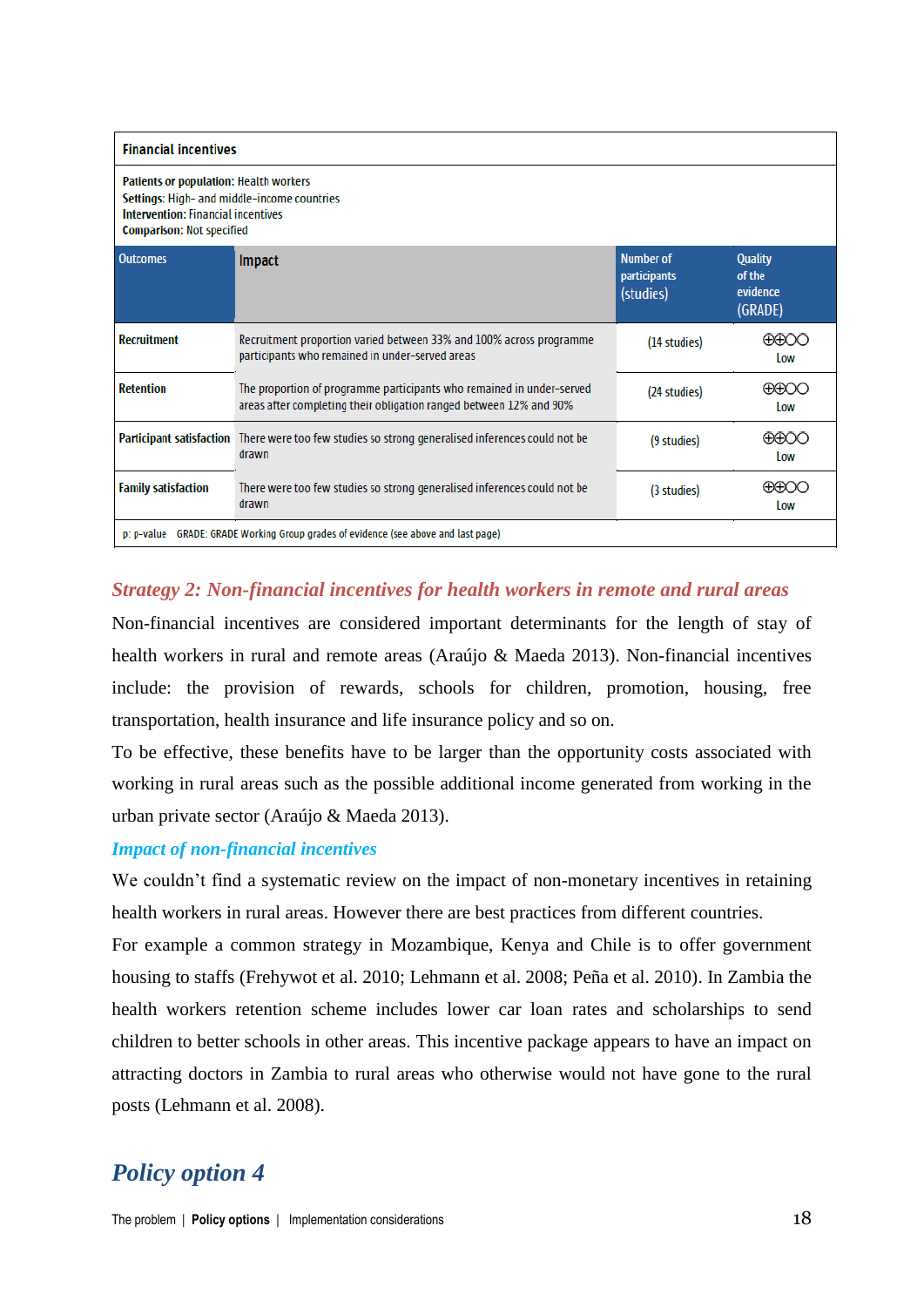### *Continuous Professional Development (Support)*

Continuing professional development (CPD) for health workers is the process by which individual healthcare professionals maintain and improve standards of healthcare practice, through development of knowledge, skills, attitudes and behaviour (Gray 2006). It may be called refresher training, continuing education, in-service training or Continuing Medical Education (CME).

Professional development strategy includes; provision of adequate equipment and supplies, supportive supervision, better career paths for rural and remote area posts and creating strategies to increase public recognition (Araújo & Maeda 2013).

Professional and personal support interventions address shortages and mal-distribution of staff, by improving responsiveness to staffing needs and addressing their causes of dissatisfaction and stress. This is done through addressing a sense of isolation when working in remote areas through outreach support from specialists, addressing the difficulty of combining professional and personal life through the use of refresher programmes and flexible rosters and motivating staff by providing professional development or career opportunities (EU 2015).

#### *Current CPD practice in Ethiopia*

Even though there are guidelines and directives regarding continuing professional development (CPD) and in-service training in the health sector, they have yet to be implemented. Local capacity to develop, offer, enforce, monitor and evaluate relevant and quality CPD activities is under-developed. CPD is not yet linked to re-licensure and career progression. Some in-service trainings are not need-based, well-planned, coordinated, quality assured, monitored and evaluated for their effectiveness. In-service training is mostly face-toface and group based with limited use of innovative and efficient in-service training modalities like on-the-job training, and blended learning approaches (FMoH 2015).

#### *Impact of CPD*

We could not come across a systematic review on the impact of continuous professional support on retention of health professionals in rural areas.

*However, questionnaire-based surveys suggest that professional and personal support might also influence health professionals' choice to work in underserved areas (Kotzee 2006).*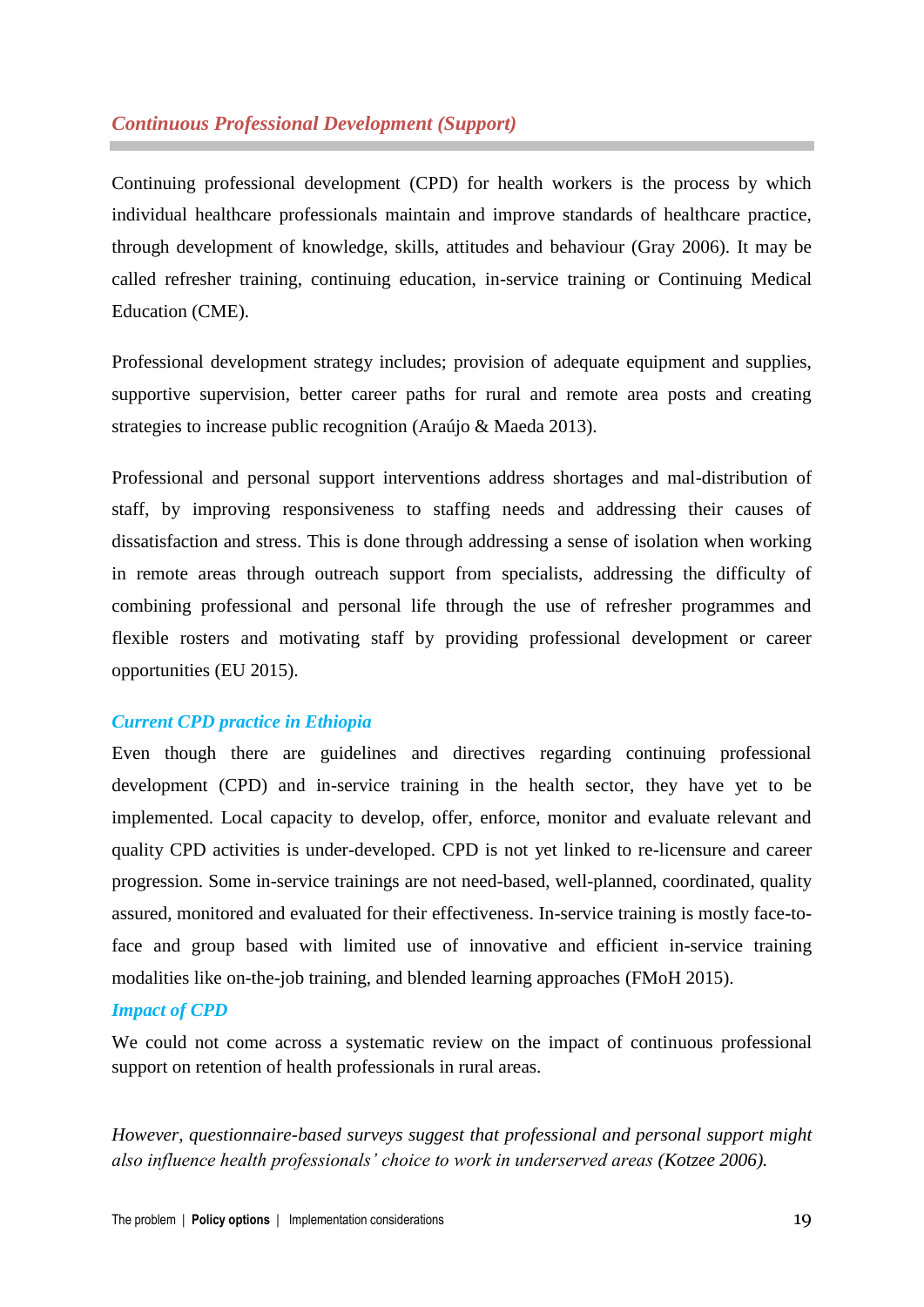# **Implementation considerations**

Task shifting, educational strategies, strengthening financial and non-financial incentives, (targeted selection of students in to medical schools and clinical rotation) and continuous professional development are potential solutions to improve the health work force in rural parts of Ethiopia.

The implementation of these potential options includes both opportunities and challenges. It is therefore important to consider possible barriers and enablers, so that benefits arising from enablers can be taken as an opportunity while properly addressing the barriers.

Enablers of improving health work force in rural parts of Ethiopia include:

- Existence of a strong government commitment to improving health workforce to enhance the health status of Ethiopians (FMoH 2014).
- Existence of previous experience on task shifting on HIV services (Gessessew et al. 2011; WHO 2007).
- The launch of heath sector transformation plan, which aims to make health facilities in 'woredas' high-performing facilities – 'woreda' transformation (FMoH 2015).
- Availability of donors and different project initiations in support of health work force (projects like for example MEPI)
- The availability of a national human resource for health strategic plan (FMoH 2014).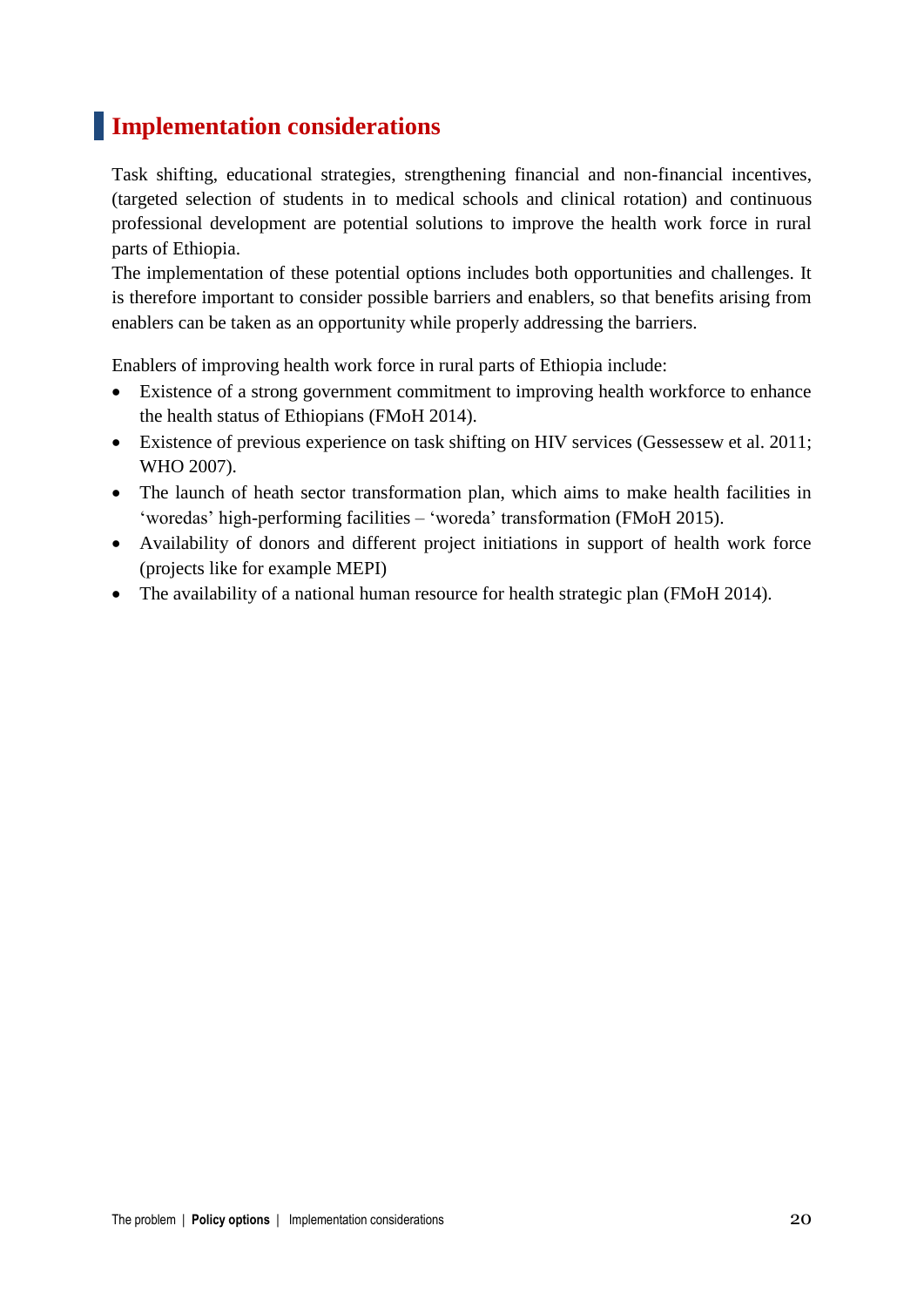| <b>Barriers</b>                | <b>Descriptions</b>                                                                                     | <b>Implementation strategies</b>                                                                                                                                                                                                                                              |
|--------------------------------|---------------------------------------------------------------------------------------------------------|-------------------------------------------------------------------------------------------------------------------------------------------------------------------------------------------------------------------------------------------------------------------------------|
| <b>Financial</b><br>constraint | • Implementation of each of<br>the options require a<br>substantial investment of<br>financial resource | • Piloting and costing of<br>incentives, better use of existing<br>resources through coordination of<br>governmental and non-<br>governmental initiatives, and<br>• Resource mobilization<br>• applying for additional funds<br>from donors and reallocating<br>public funds) |

# **Table 3. Barriers and implementation strategies for all options**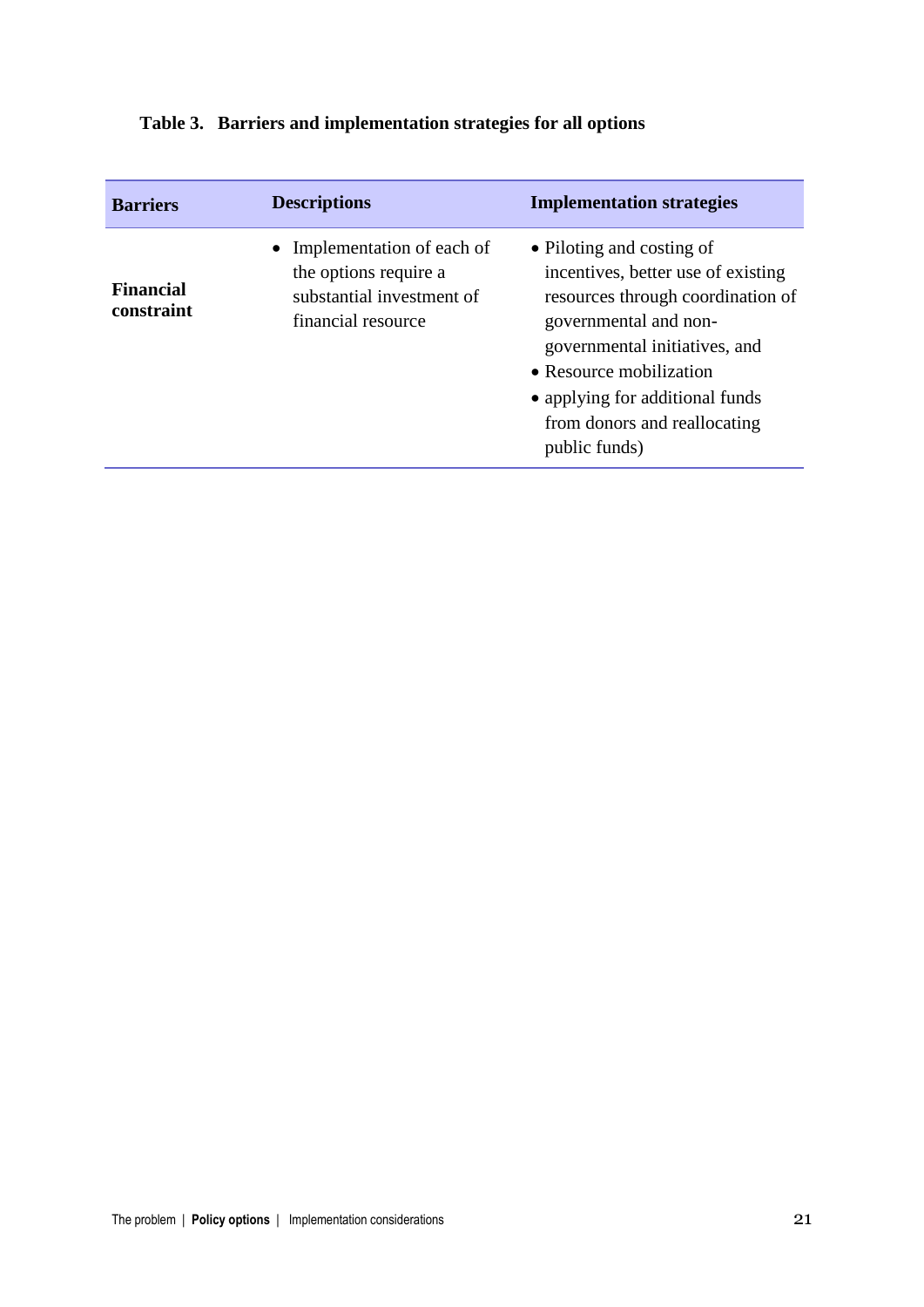| <b>Barriers</b>                                                                | <b>Descriptions</b>                                                                                                                                                                                                                                       | <b>Implementation strategies</b>                                                                                                                                                                                                                                                                                                                                                                                                                   |
|--------------------------------------------------------------------------------|-----------------------------------------------------------------------------------------------------------------------------------------------------------------------------------------------------------------------------------------------------------|----------------------------------------------------------------------------------------------------------------------------------------------------------------------------------------------------------------------------------------------------------------------------------------------------------------------------------------------------------------------------------------------------------------------------------------------------|
| <b>Resistance to change</b><br>from health workers as<br>well as service users | • Resistance of accepting task<br>shifting from the health workers<br>and service users may be a<br>problem.<br>Lack of appropriate recognition<br>and status, even if staffs who<br>assume new tasks are performing<br>the tasks of higher-level workers | • Establishing a system that ensure<br>adequate recognition, equitable<br>allocation of resources, training,<br>compensation and monitoring to ensure<br>quality of care, worker morale and staff<br>retention (Wiedenmayer et al. 2015).<br>• Formal recognition of new types of<br>health workers through credentialing<br>(licensure, registration, certification or<br>accreditation) can help to overcome<br>resistance to change (WHO 2007). |
| Over burdening of the<br>existing staff                                        | • Patient outcomes may be<br>compromised in settings where<br>staffs are already overworked if the<br>current tasks are not shifted to<br>lower levels of workers.                                                                                        | • A system should be arranged so that if<br>higher level workers' tasks are shifted<br>to lower level workers, these latter<br>groups' tasks should, in turn, shift to<br>other non-professional cadres.                                                                                                                                                                                                                                           |
| <b>Inadequate supportive</b><br>supervision                                    | Adequate knowledge and skills are<br>٠<br>required for supportive supervision,<br>but health workers capable of<br>providing supportive supervision<br>are also experiencing heavy<br>workloads and high staff turnover.                                  | • Introducing new models for supportive<br>supervision, such as those based on<br>mobile technology, may be used to<br>provide support to staffs who assume<br>new task in resource-limited settings<br>(Crowley & Mayers 2015).<br>• Measures to limit staff turnover and                                                                                                                                                                         |
|                                                                                |                                                                                                                                                                                                                                                           | increase mentoring and supervision<br>capacity need to be planned from the<br>outset                                                                                                                                                                                                                                                                                                                                                               |

# **Table 4. Barriers and implementation strategies for option 1: Task shifting**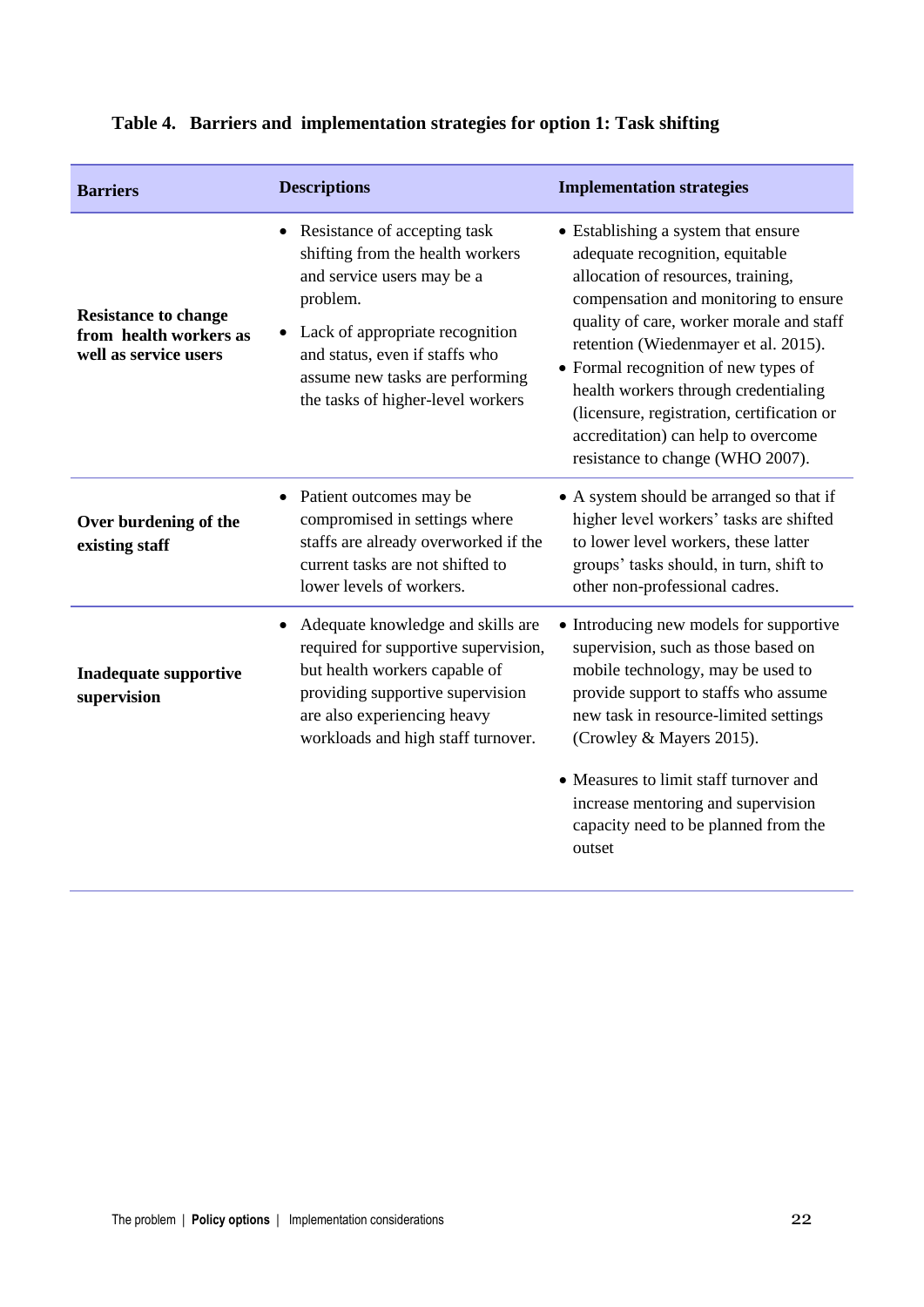| <b>Barriers</b>            | <b>Descriptions</b>                                                                                                                                                                                                                                                                                                 | <b>Implementation strategies</b>                                               |
|----------------------------|---------------------------------------------------------------------------------------------------------------------------------------------------------------------------------------------------------------------------------------------------------------------------------------------------------------------|--------------------------------------------------------------------------------|
| <b>Geographic distance</b> | • Lack of safe, reliable, accessible,<br>and affordable methods of<br>transportation (e.g., limited)<br>public transportation options)<br>• Staff working in the rural areas<br>are unable to attend CPD<br>activities because of poor<br>transport links and the absence of<br>staff to fill their posts when away | • Organizing an on job site<br>trainings<br>• Rural infrastructure development |

### **Table 5. Barriers and implementation strategies for options 2 & 4: clinical rotation and continuous professional development**

### **Table: 6 Barriers and implementation strategies for option 2: targeted recruitment of students to medical school**

| <b>Barriers</b>           | <b>Descriptions</b>               | <b>Implementation strategies</b>     |
|---------------------------|-----------------------------------|--------------------------------------|
| Medical schools do not    | • Absence of policy that dictates | • Introducing affirmative selection  |
| have a policy or strategy | selection of students from rural  | policies that reserve medical school |
| for rural admissions      | areas                             | places for rural students            |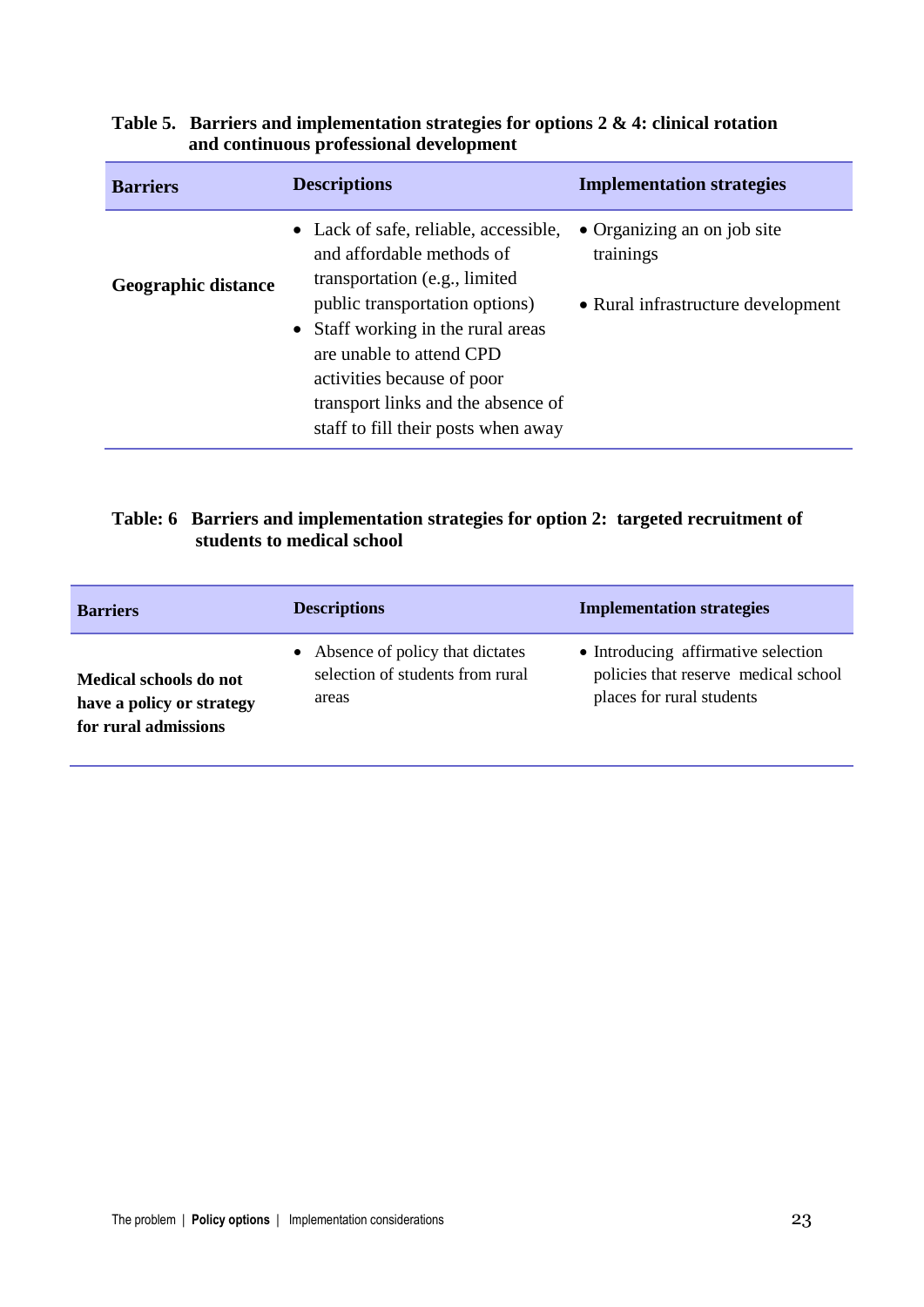| <b>Barriers</b>                       | <b>Descriptions</b>                                                                                                                                                     | <b>Implementation strategies</b>                                                                                                                                           |
|---------------------------------------|-------------------------------------------------------------------------------------------------------------------------------------------------------------------------|----------------------------------------------------------------------------------------------------------------------------------------------------------------------------|
| Shortage of mentors in<br>rural areas | • Rural clinical rotation require<br>preceptors or mentors, which<br>may not be available in many<br>rural areas                                                        | • The system has to be in place<br>• Regulations should be put in<br>place to enforce clinical rotation<br>in rural areas<br>• Tele-education as a mentorship<br>mechanism |
| Inadequate support and<br>supervision | • Isolation from consultants and<br>experienced senior medical<br>officers forces students to take on<br>much more responsibility than<br>they were usually comfortable | • Telephone support, onsite<br>supervision<br>• Establishing call response center                                                                                          |

### **Table 7. Barriers implementation strategies for option 2. Clinical rotation in rural areas during studies**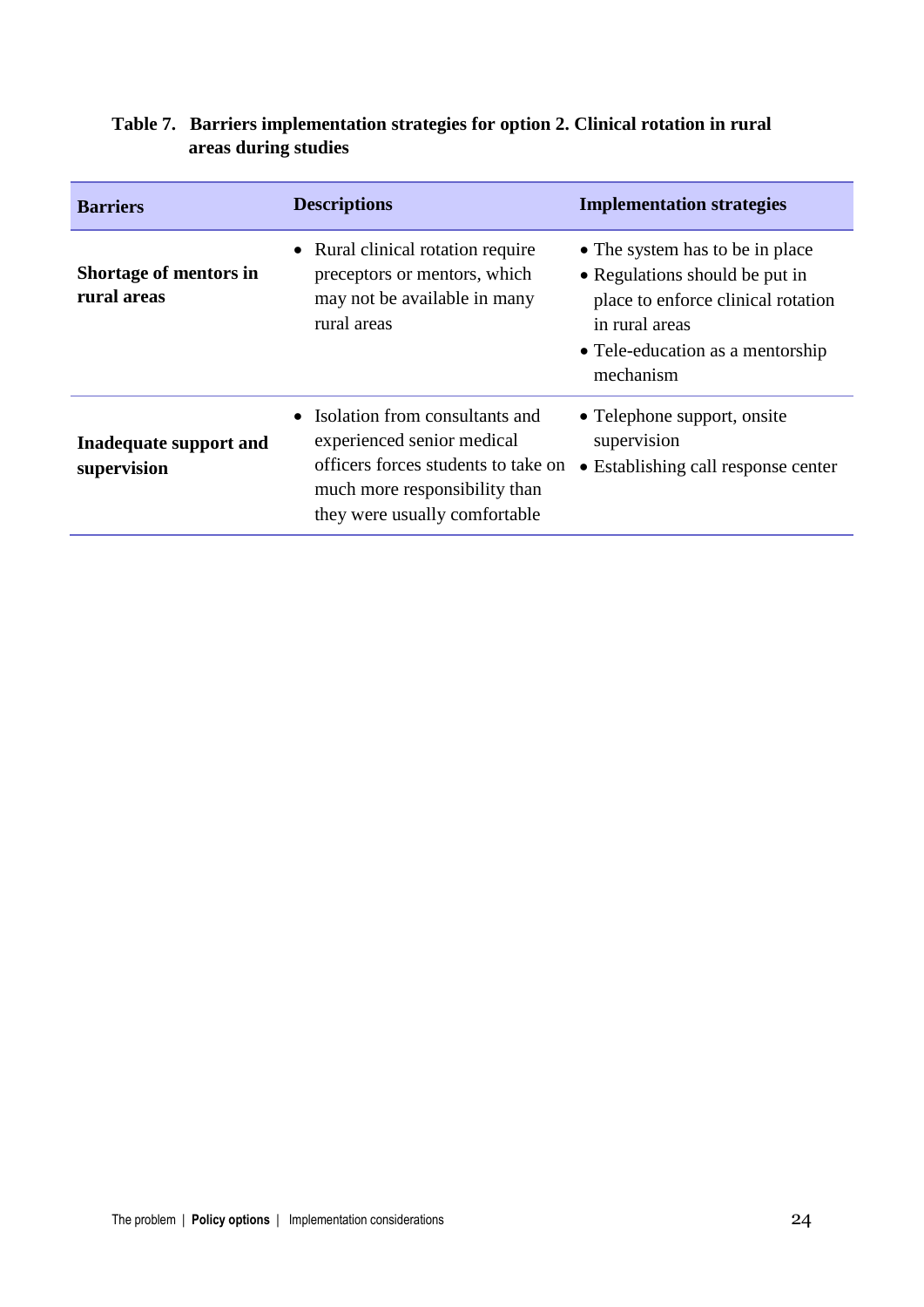### **Table 8. Barriers implementation strategies for option 3: Financial and non-financial incentives**

| <b>Barriers</b>                                             | <b>Descriptions</b>                                                                                                                                                                          | <b>Implementation strategies</b>                                                                                                                                                                                                                                                                                                                                   |
|-------------------------------------------------------------|----------------------------------------------------------------------------------------------------------------------------------------------------------------------------------------------|--------------------------------------------------------------------------------------------------------------------------------------------------------------------------------------------------------------------------------------------------------------------------------------------------------------------------------------------------------------------|
| <b>Risks of nepotism</b>                                    | Incentives might find their way to<br>$\bullet$<br>those individuals with the right<br>connections and the difference in<br>incentives may foster behavior<br>conducive to corruption.       | • Strengthening transparency and<br>information-sharing about incentives.                                                                                                                                                                                                                                                                                          |
| Absence of policy for<br>incentives                         | There is no policy for incentives in<br>٠<br>the country. This could lead to<br>conflicts and might adversely affect<br>other programs                                                       | • Develop a national policy for the use of<br>incentives or ensure that incentives that<br>are used do not adversely affect other<br>programs or create undesirable<br>inequities across different cadre of<br>health workers                                                                                                                                      |
| Corruption                                                  | There is no system in place for<br>$\bullet$<br>managing incentives and there is a<br>risk of misuse of incentives and<br>rewarding people without merit                                     | • Transparent systems for managing and<br>awarding incentives and ensuring<br>accountability                                                                                                                                                                                                                                                                       |
| <b>Weak health human</b><br>resource information<br>systems | There is limited consistent<br>information available on retention<br>and attrition trends to determine<br>how effective incentives are in<br>improving rural health work force<br>retention. | • Establishing well functioning system<br>for monitoring and evaluation or<br>indicators to track impact and outcomes<br>• Review incentive schemes regularly to<br>ensure that they meet needs and<br>achieve their intended purpose                                                                                                                              |
| <b>Lack of infrastructure</b>                               | Providing some incentives is a<br>٠<br>challenge as lack of infrastructures<br>like standard houses and schools in<br>remote and rural areas is difficult                                    | • Comprehensive plan for infrastructure<br>development, including housing for<br>health staffs and schools for their<br>children, which should bear fruit in<br>both the short and long term<br>• Increase investment in non-monetary<br>incentives, such as housing and<br>instructional facilities, that are<br>sustainable and build institutional<br>capacity. |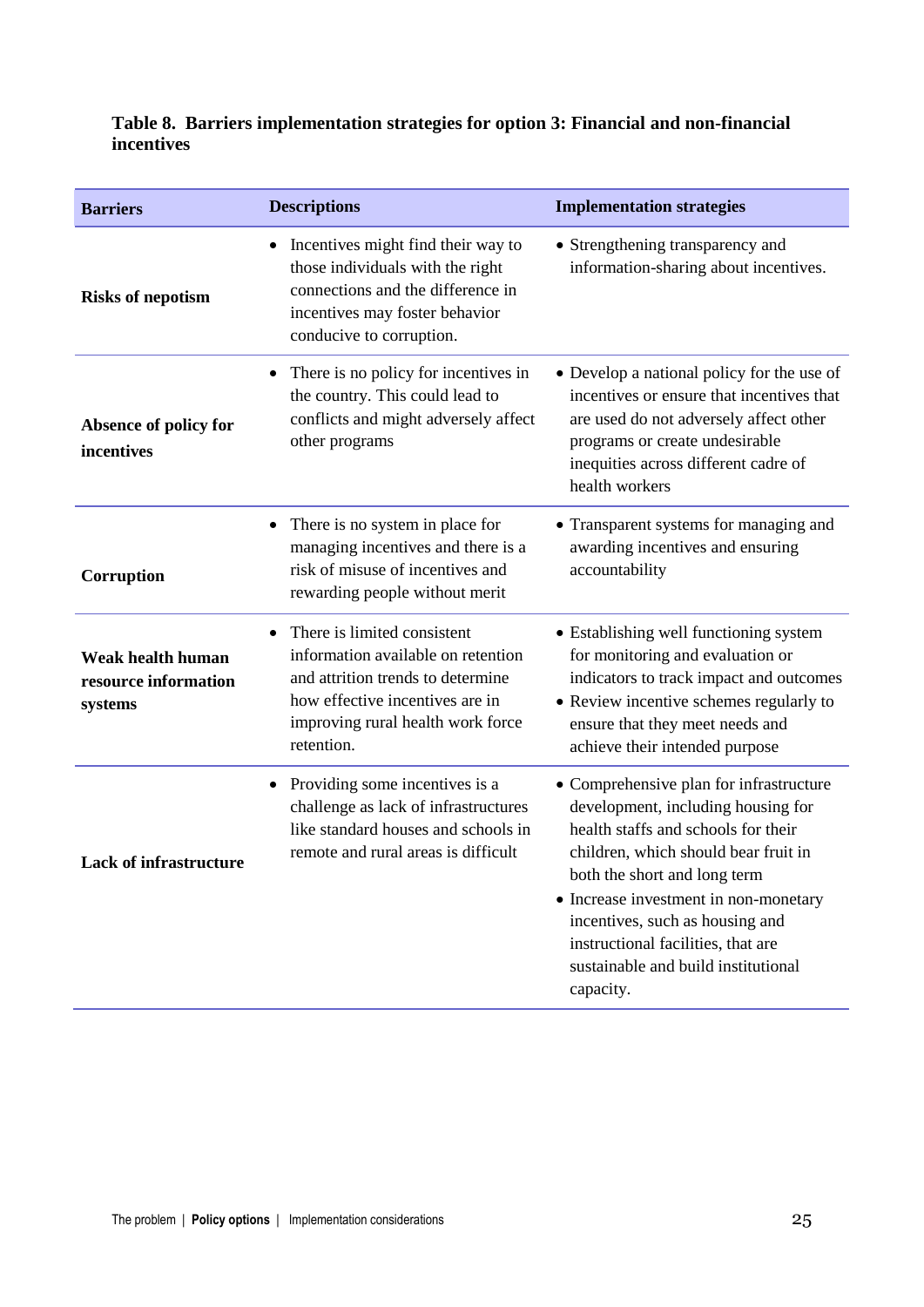| <b>Barriers</b>                                           | <b>Descriptions</b>                                                                                                                                                                                                                                                                                                                                                   | <b>Implementation strategies</b>                                                                                                                                                           |
|-----------------------------------------------------------|-----------------------------------------------------------------------------------------------------------------------------------------------------------------------------------------------------------------------------------------------------------------------------------------------------------------------------------------------------------------------|--------------------------------------------------------------------------------------------------------------------------------------------------------------------------------------------|
| <b>Under-staffed health</b><br>facilities                 | Facilities may have difficulty in<br>$\bullet$<br>releasing staff for CPD, especially<br>when courses are offered centrally.                                                                                                                                                                                                                                          | • Localization of training<br>• Support local training, which is<br>accessible to rural staff. Develop<br>regional and district training, as<br>well as supporting on-the-job<br>training. |
| <b>Time</b>                                               | There is a conflict between service<br>$\bullet$<br>provision and finding time for<br>learning.<br>That is, health workers find it<br>particularly difficult to take time out<br>of / from practice to undertake CPD<br>as this can have a direct impact and<br>consequences for patient care and it<br>can be difficult to find and/or fund<br>locum GPs to fill in. | • Courses need to be well-designed<br>and flexibly delivered.                                                                                                                              |
| Lack of opportunity to<br>put new skills into<br>practice | Training attended needs to be<br>matched with available jobs and<br>equipment to allow well-trained<br>professionals to practice the<br>techniques they have learned                                                                                                                                                                                                  | • Developing capacities of rural<br>facilities                                                                                                                                             |

# **Table: 9 Barriers implementation strategies for opion 4: Ccontinuous Professional Development (CPD)**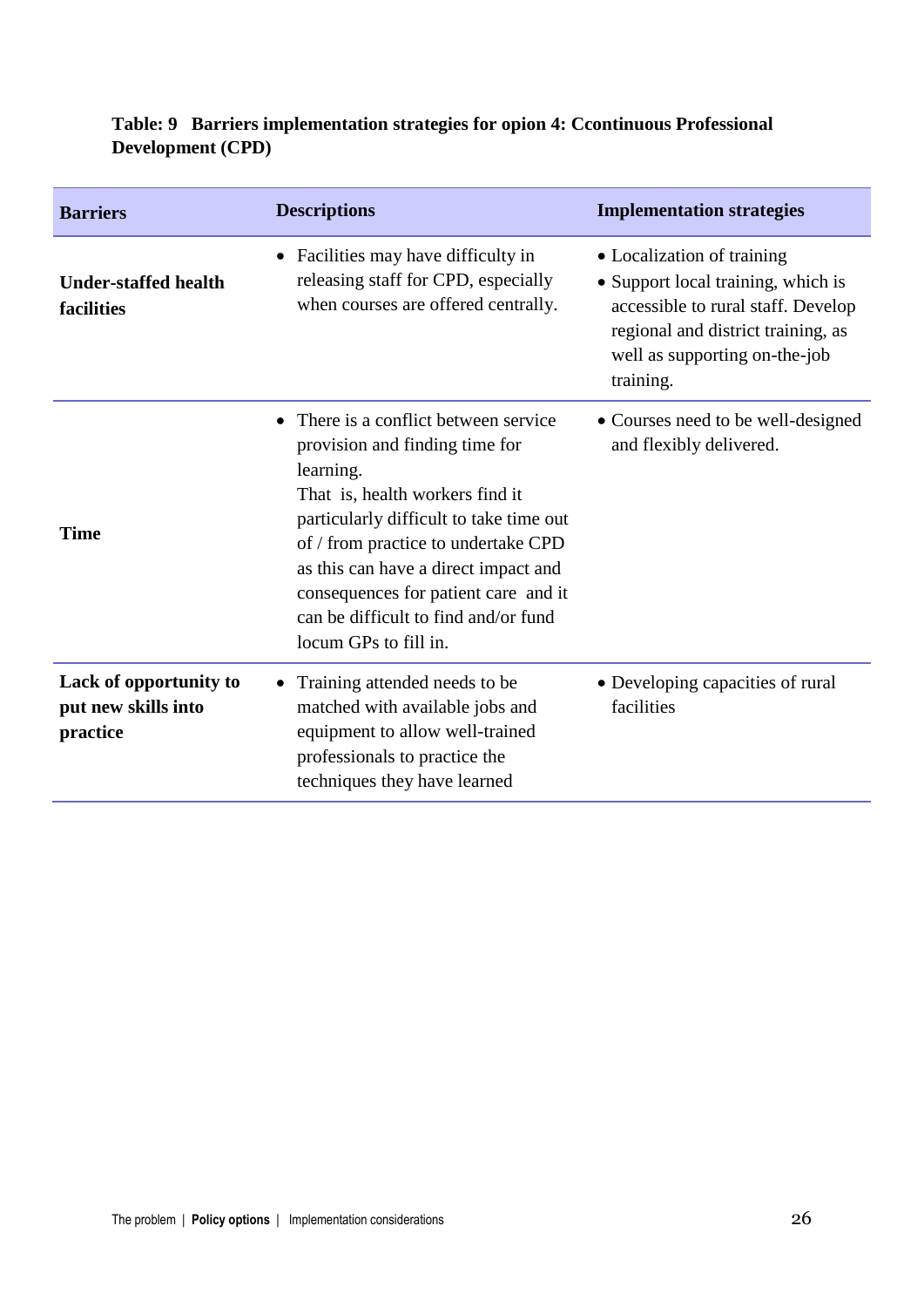# **Next steps**

The aim of this policy brief is to foster dialogue and judgements that are informed by the best available evidence. The intention is *not* to advocate specific options or close off discussion. Further actions will flow from the deliberations that the policy brief is intended to inform. These might include, for example:

- Careful consideration of the need for task shifting
- Careful consideration of the need for targeted recruitment of students into medical school and clinical rotations in rural areas during study
- Careful consideration of the need for financial and nonfinancial incentives
- Careful consideration of continuous professional development (support)
- Monitoring and evaluation of the suggested policy options and implementation strategies
- Consideration of appropriate implementation strategies for each of the policy options mentioned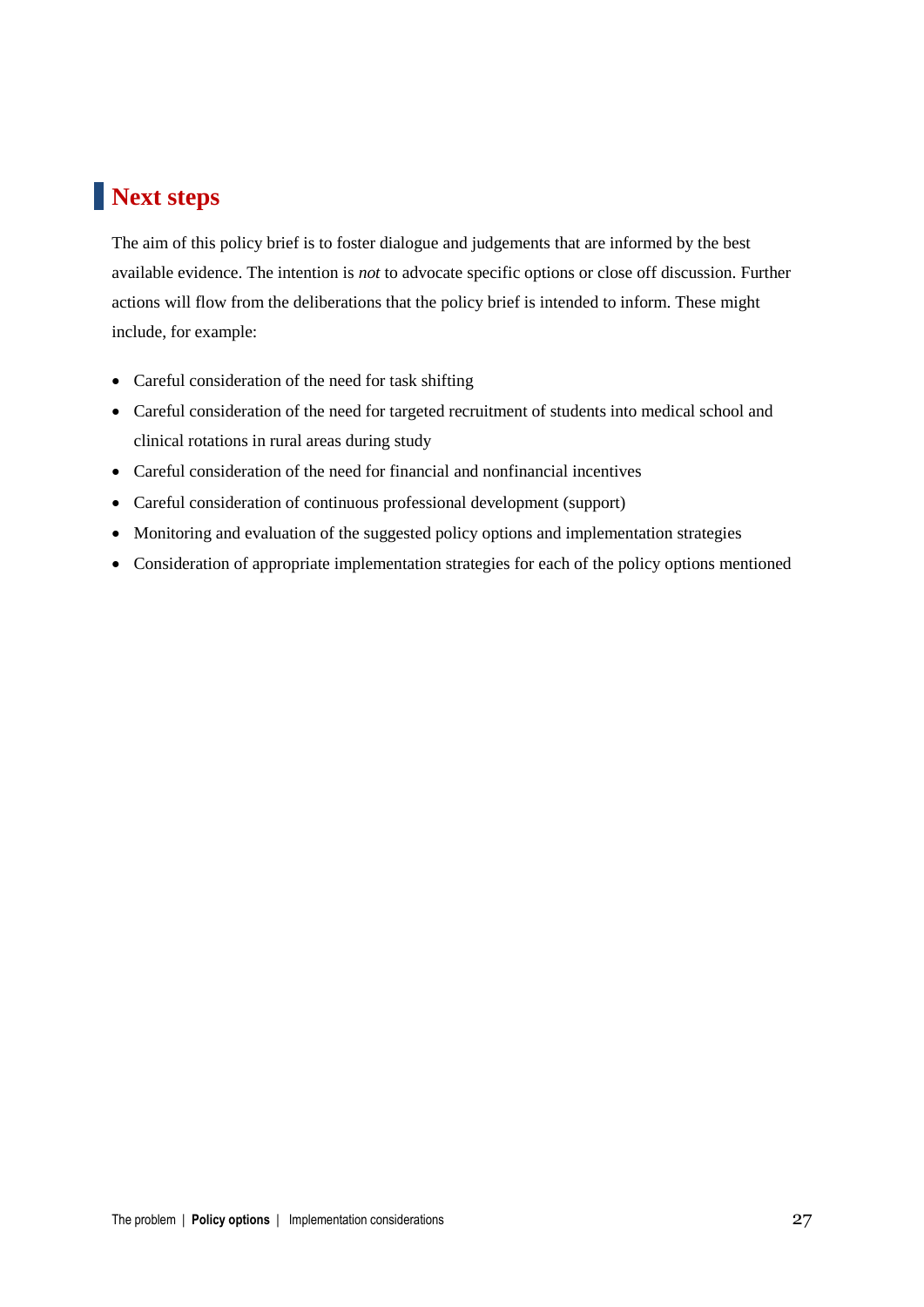# **References**

- Abraham, Y. & Azaje, A., 2013. The new innovative medical education system in Ethiopia: Background and development. *Ethiop. J. Health Dev*, 27(Special Issue 1).
- Araújo, E. & Maeda, A., 2013. HOW TO RECRUIT AND RETAIN HEALTH WORKERS IN RURAL AND REMOTE AREAS IN DEVELOPING COUNTRIES. A Guidance Note.
- Asefa, M., 2000. Community-based education: Concept and practice. *Ethiopian Journal of Health Development*, 14, pp.227–237.
- Bärnighausen, T. & Bloom, D.E., 2009. Financial incentives for return of service in underserved areas: a systematic review. *BMC Health Services Research*, 9(86).
- Berhan, Y., 2008. Medical doctors' profile in Ethiopia: Production, attrition and retention: In the memory of 100-years Ethiopian modern medicine & the new Ethiopian Millennium. *Ethiop Med J.*, 46(Sup1). Available at: http://www.ncbi.nlm.nih.gov/pubmed/18709707.
- Crowley, T. & Mayers, P., 2015. Trends in task shifting in HIV treatment in Africa: Effectiveness, challenges and acceptability to the health professions. *African Journal of Primary Health Care & Family Medicine*, 7(1). Available at: http://www.phcfm.org/.
- CSA, 2006. *Ethiopia Demographic and Health Survey*, Addis Ababa, Ethiopia.
- CSA, 2012. *Ethiopia Demographic and Health Survey 2011 Central Statistical Agency*, Available at: http://www.measuredhs.com.
- CSA, 2008. *Summary and Statistics Report of the 2007 Population and Housing Census. Addis Ababa, Population Census Commission (Ethiopia)*, Addis Ababa, Ethiopia. Available at: http://www.csa.gov.et/index.php/2013-02-20-14-51-51/census-tables.
- EU, 2015. *Recruitment and Retention of the Health Workforce in Europe*,
- Feysia, B. et al., 2012. *The health workforce in Ethiopia: Addressing the remaining challenges* B. Feysia et al., eds., Washington, DC: The World Bank. Available at: www.worldbank.org.
- FMoFED, 2012. *ETHIOPIA MDGs REPORT 2012*,
- FMoH, 2008. *and Health related indicators (2007/8).*, Addis Ababa, Ethiopia.
- FMoH, 2013a. *Health and Health Related Indicators Version 2*, Addis Ababa, Ethiopia.
- FMoH, 2010. *Health Sector Development Program IV 2010/11 – 2014/15*, Addis Ababa.
- FMoH, 2013b. *Health Sector Development Programme IV Annual Performance Report EFY 2006 (2013/14)*, Addis Ababa, Ethiopia.
- FMoH, 2014. *Human Resource for Health Strategic Plan (2009-2025). Federal Democratic Republic of Ethiopia Ministry of Health*, Addis Ababa, Ethiopia.
- FMoH, 2015. *The Federal Democratic Republic of Ethiopia Ministry of Health Health Sector Transformation Plan ( HSTP)*, Addis Ababa, Ethiopia.
- Frehywot, S., Mullan, F. & Ross, P.W.P.& H., 2010. Compulsory service programmes for recruiting health workers in remote and rural areas: do they work? *Bull World Health Organ*, 88, pp.364–370.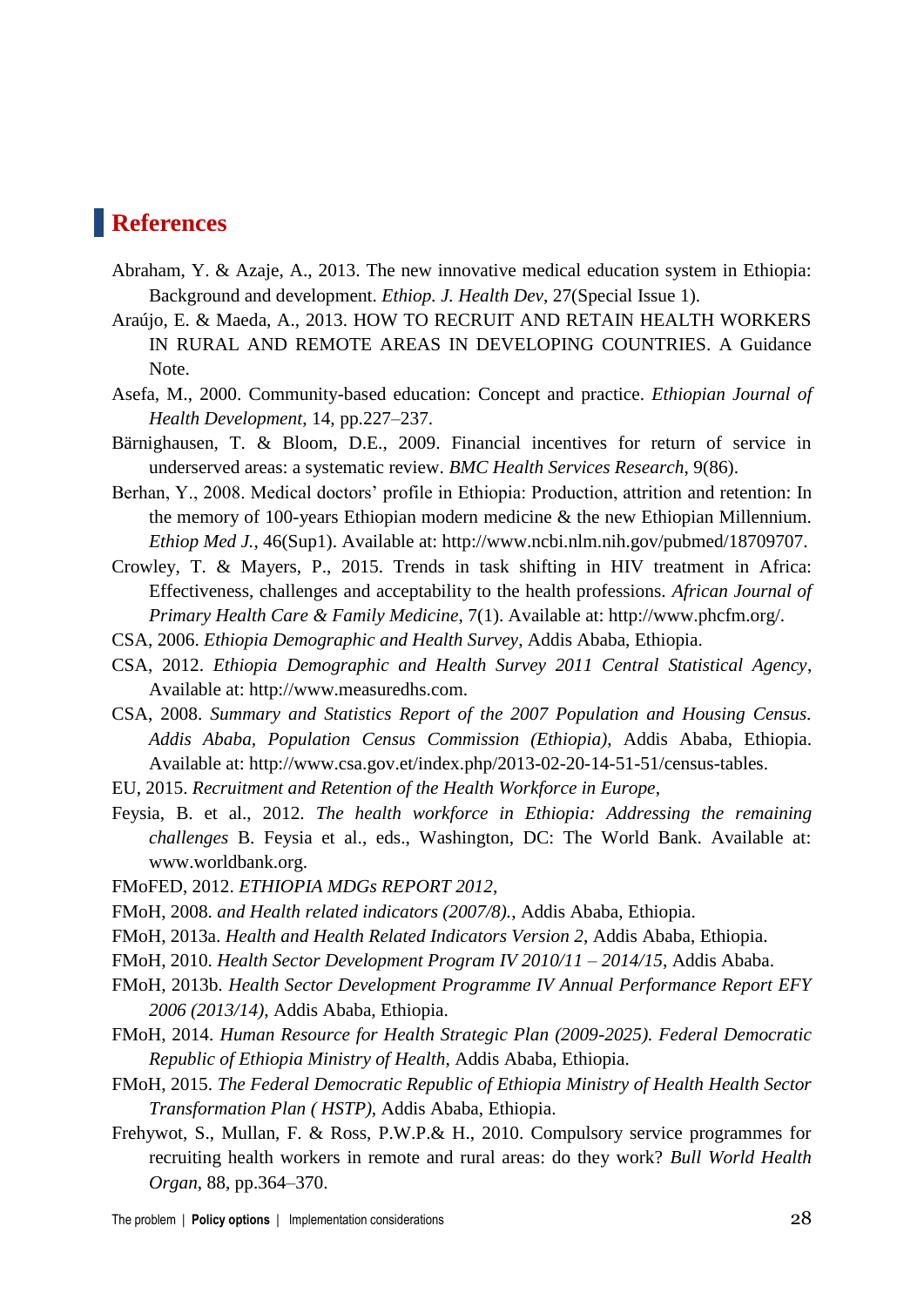- Gebretekle, G.B. & Fenta, T.G., 2013. Assessment of Pharmacists Workforce in Ethiopia. *Ethiop. J. Health Dev.*, 27(0).
- Geresu, T. et al., 2013. A brief review of the draft human resources for health strategic plan, Ethiopia; 2009-2020. *Ethiop. J. Health Dev*, 27(Special Issue 1).
- Gessessew, A. et al., 2011. Task shifting and sharing in Tigray, Ethiopia, to achieve comprehensive emergency obstetric care. *International Journal of Gynecology and Obstetrics*, 113, pp.28–31.
- Getie, G.A., Betre, E.T. & Hareri, H.A., 2013. Assessment of Factors Affecting Turnover Intention Among Nurses Working at Governmental Health Care Institutions in East Gojjam, Amhara Region, Ethiopia, 2013. *American Journal of Nursing Science*, 4(3), pp.107–112. Available at: http://www.sciencepublishinggroup.com/j/ajns.
- Gray, L.G. and I., 2006. Continuing Professional Development a Brief Guide. *The Psychologist Vol 19 No 9*, 19(9). Available at: https://thepsychologist.bps.org.uk/volume-19/edition-9/continuing-professionaldevelopment-brief-guide.
- Grobler, L. et al., 2009. Interventions for increasing the proportion of health professionals practising in rural and other underserved areas (Review). *Cochrane Database of Systematic Reviews Art*, (2). Available at: http://www.thecochranelibrary.com.
- Grobler, L., Bj, M. & Mabunda, S., 2015. Interventions for increasing the proportion of health professionals practising in rural and other underserved areas ( Review ) SUMMARY OF FINDINGS FOR THE MAIN COMPARISON. , (6).
- Horrocks, S., Anderson, E. & Salisbury, C., 2002. Systematic review of whether nurse practitioners working in primary care can provide equivalent care to doctors. *BMJ*, 324.
- Kotzee TJ, C.I., 2006. What interventions do South African qualified doctors thinkwill retain them in rural hospitals of Limpopoprovince of Soouth Africa? *Rural and Remot Health*, 6(3).
- Laurant, M. et al., 2004. Substitution of doctors by nurses in primary care (Review) Substitution of doctors by nurses in primary care. Available at: http://www.thecochranelibrary.com.
- Lehmann, U., Dieleman, M. & Martineau, T., 2008. Staffing remote rural areas in middle-and low-income countries: A literature review of attraction and retention. *BMC Health Services Research*, 8(19). Available at: http://www.biomedcentral.com/1472-6963/8/19.
- Lewin, S. et al., 2010. Lay health workers in primary and community health care for maternal and child health and the management of infectious diseases (Review). Available at: http://www.thecochranelibrary.com.
- Munga, M. a et al., 2012. Experiences, opportunities and challenges of implementing task shifting in underserved remote settings: the case of Kongwa district, central Tanzania. *BMC International Health and Human Rights*, 12, p.27.
- Naicker, S. et al., 2009. SHORTAGE OF HEALTHCARE WORKERS IN DEVELOPING COUNTRIES—AFRICA. *Ethnicity & Disease*, 19.
- Nurses, I.C. of et al., 2008. *GUIDELINES : INCENTIVES FOR HEALTH*,
- Okwundu CI., 2011. Which interventions increase the recruitment and retention of health workers practising in under-served and rural areas? A SUPPORT Summary of a systematic review. , 9. Available at: www.support-collaboration.org.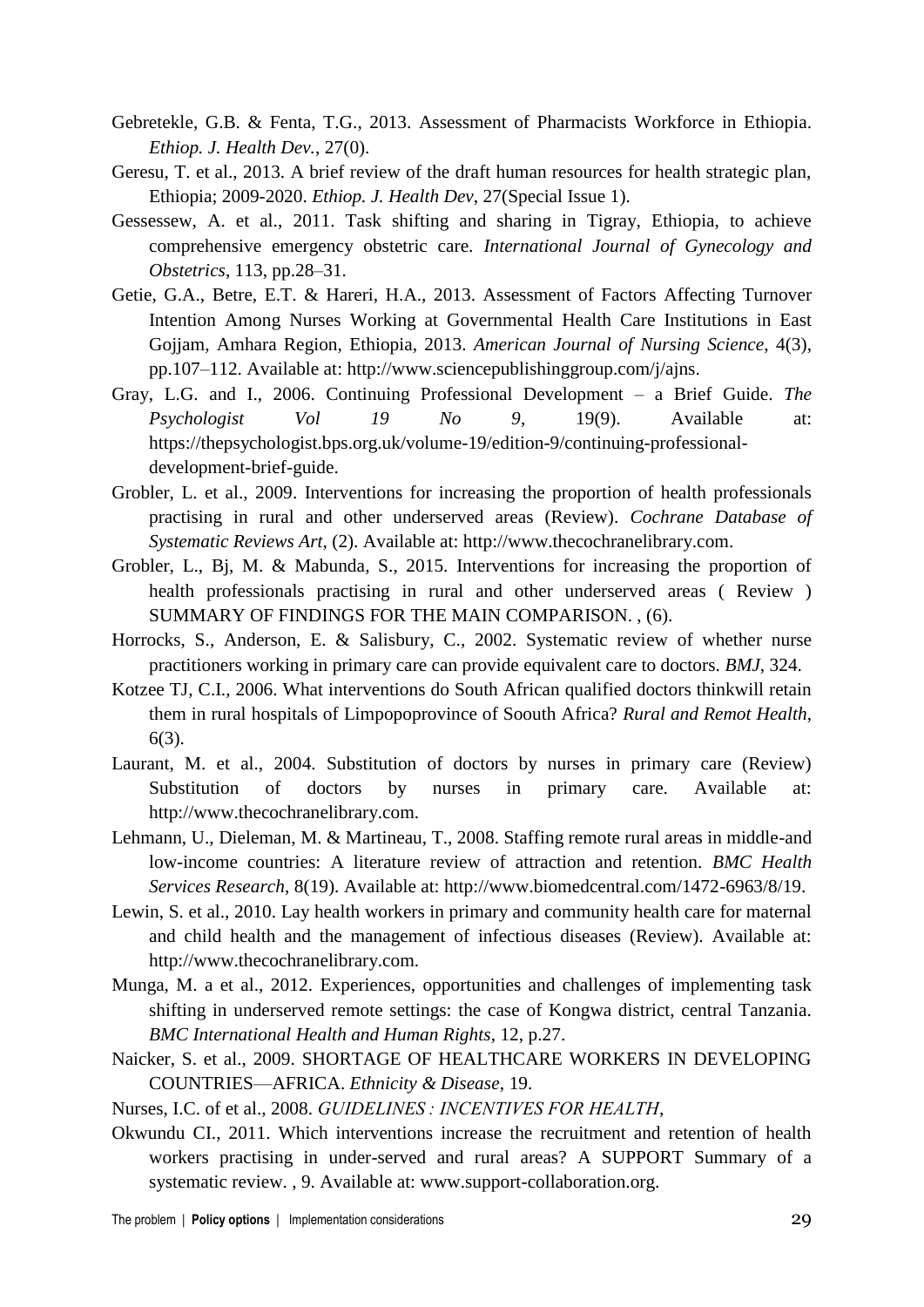- Padilha, A. et al., 2013. Human resources for universal health coverage : leadership needed. *Bull World Health Organ*, 91. Available at: http://www.who.int/bulletin/volumes/91/11/13-118661.pdf.
- Peña, S. et al., 2010. The Chilean Rural Practitioner Programme: a multidimensional strategy to attract and retain doctors in rural areas. *Bull World Health Organization*, 88.
- Rasschaert, F. et al., 2011. Tackling Health Workforce Shortages During Antiretroviral Treatment Scale-up—Experiences From Ethiopia and Malawi. *J Acquir Immune Defic Syndr*, 57, pp.109–112.
- Serneels, P. et al., 2010. Who wants to work in a rural health post? The role of intrinsic motivation, rural background and faith-based institutions in Ethiopia and Rwanda. *Bull World Health Organ*, 88, pp.342–349.
- Ture, J. a., 2008. *ASSESSMENT OF THE MAGNITUDE, PATTERNS AND DETERMINANT FACTORS OF HEALTH WORKER MIGRATION FROM THE PUBLIC HEALTH SECTORS: A descriptive case study in East Hararghe zone of Oromiya, Eastern Ethiopia.* ADDIS ABABA UNIVERSITY.
- WHO, 2010. *Increasing access to health workers in remote and rural areas through improved retention: global policy recommendations*, Geneva, Switzerland.
- WHO, 2008. *Task Shifting Global Recommendations and Guidelines*, Geneva, Switzerland: WHO Document Production Services.
- WHO, 2007. *Task shifting to tackle health worker shortages. Strengthening health services to fight HIV/AIDS*,
- WHO, The WHO Health Systems Framework. Available at: http://www.wpro.who.int/health\_services/health\_systems\_framework/en/ [Accessed December 17, 2015].
- WHO, 2000. *The world health report 2000 – health systems: improving performance*, Geneva, Switzerland.
- WHO, 2004. *WHO Estimates of Health Personnel: Physicians, Nurses, Mid-wives, Dentists, Pharmacists*, Geneva, Switzerland.
- WHO, 2006. *World health report 2006: Working together for health*, Geneva: WHO Press.
- Wiedenmayer, K.A. et al., 2015. The reality of task shifting in medicines management-a case study from Tanzania. *Journal of Pharmaceutical Policy and Practice*, 8(13).
- Yohannes, H.J.C., Girma, B. & Tushune, K., 2010. Health workforce deployment, attrition and density in east wollega zone, western ethiopia. *Ethiop J Health Sci.*, 20(1).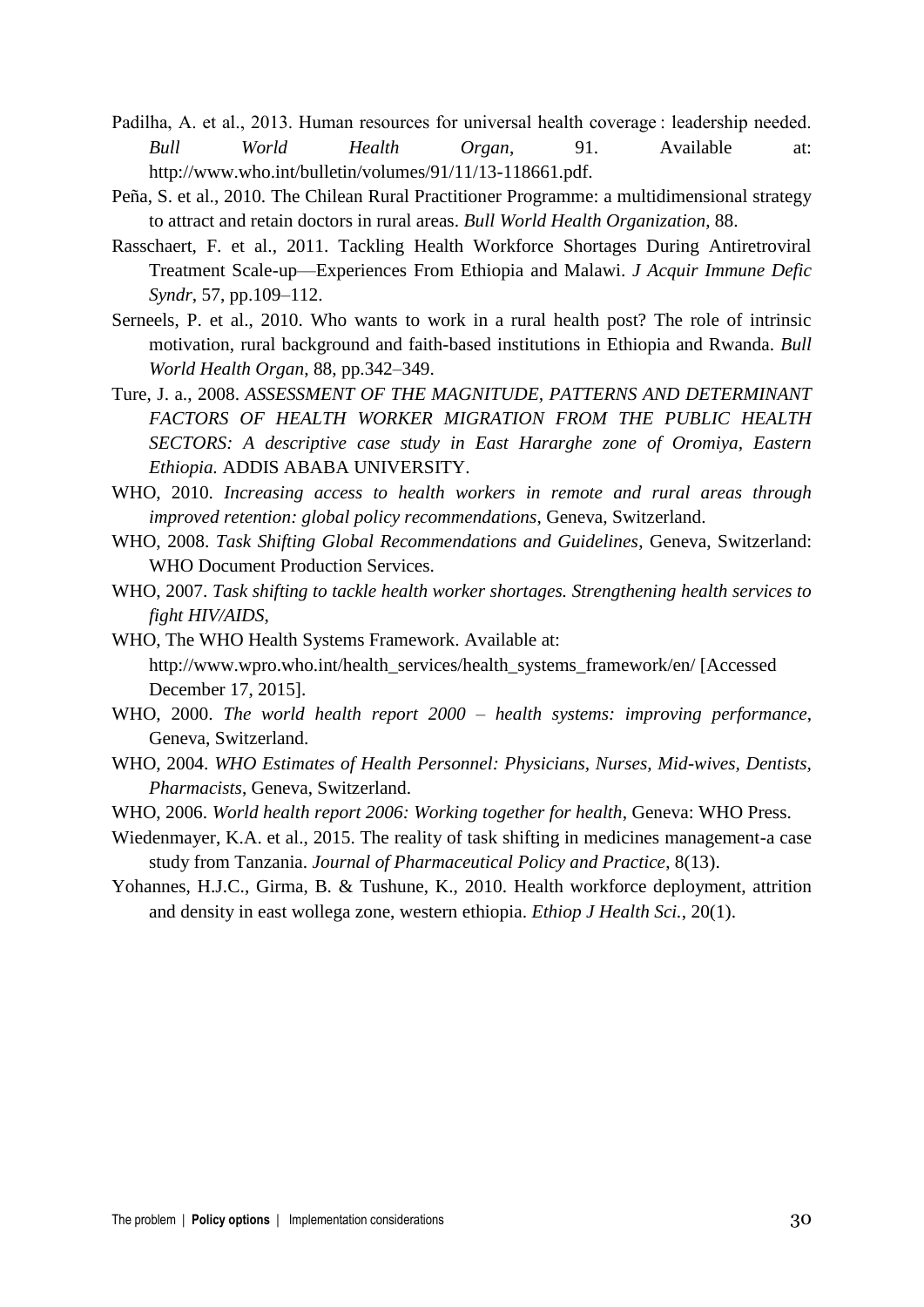# **Appendices**

# *Appendix 1. How this policy brief was prepared*

The methods used to prepare this policy brief are described in detail elsewhere.<sup>vi, vii, viii</sup>

The problem that the policy brief addresses was clarified iteratively through discussion among the authors, review of relevant documents and research. Research describing the size and causes of the problem was identified by reviewing government documents, routinely collected data, searching PubMed and Google Scholar, through contact with key informants, and by reviewing the reference lists of relevant documents that were retrieved.

Strategies used to identify potential options to address the problem included considering interventions described in systematic reviews and other relevant documents, considering ways in which other jurisdictions have addressed the problem, consulting key informants and brainstorming.

We searched electronic databases of systematic reviews, including: the Cochrane Library (CENTRAL, Cochrane Database of Systematic Reviews), Support Summaries, PDQ Evidence, Health Systems Evidence and supplemented these searches by checking the reference lists of relevant policy documents and with focused searches using PubMed, Google Scholar, and personal contacts to identify systematic reviews for specific topics. The final selection of reviews for inclusion was based on a consensus of the authors

Potential barriers to implementing the policy options were identified by brainstorming using a detailed checklist of potential barriers (SURE guide for Identifying and addressing barriers) to implementing health policies. Implementation strategies that address identified barriers were identified by brainstorming and reviewing relevant documents.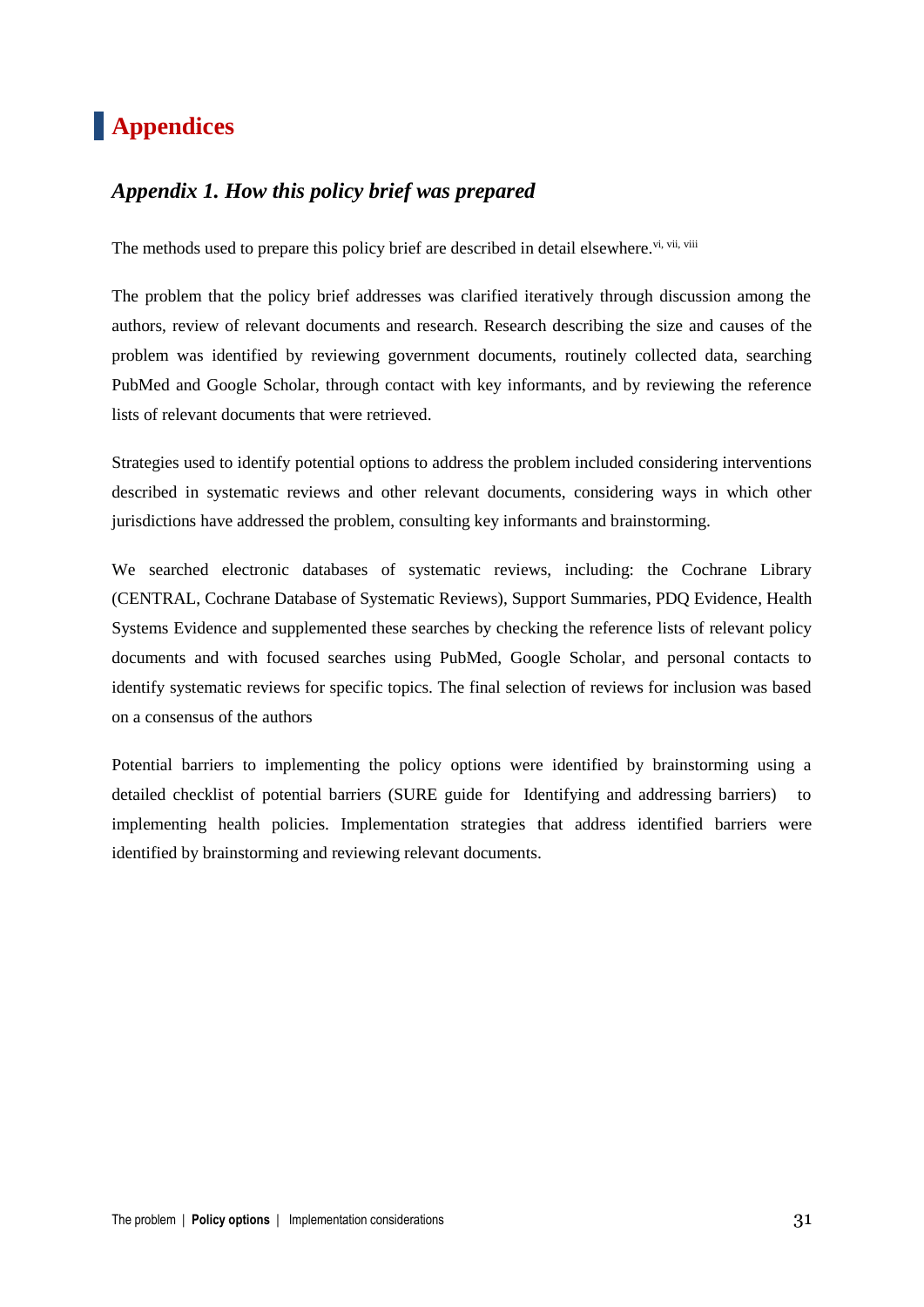<sup>i</sup>Mulrow CD. Rationale for systematic reviews. BMJ 1994; 309:597-9.

ii Bero LA, Jadad AR. How consumers and policymakers can use systematic reviews for decision making. Ann Intern Med 1997; 127:37-42.

iii Lavis JN, Posada FB, Haines A, Osei E: Use of research to inform public policymaking. Lancet 2004; 364:1615-21.

iv Oxman AD, Bjørndal A, Becerra-Posada F, Gibson M, Gonzalez Block MA, Haines A, et al. A framework for mandatory impact evaluation to ensure well informed public policy decisions. Lancet. 2010; 375:427–31.

<sup>v</sup> Moynihan R, Oxman AD, Lavis JN, Paulsen E. Evidence-Informed Health Policy: Using Research to Make Health Systems Healthier. Rapport Nr 1-2008. Oslo: Nasjonalt kunnskapssenter for helsetjenesten, 2008.

vi Supporting the Use of Research Evidence (SURE) in African Health Systems. SURE guides for preparing and using policy briefs: 4. Clarifying the problem. www.evipnet.org/sure

<sup>vii</sup> Supporting the Use of Research Evidence (SURE) in African Health Systems. SURE guides for preparing and using policy briefs: 5. Deciding on and describing options to address the problem. www.evipnet.org/sure

viii Supporting the Use of Research Evidence (SURE) in African Health Systems. SURE guides for preparing and using policy briefs: 6. Identifying and addressing barriers to implementing the options. www.evipnet.org/sure